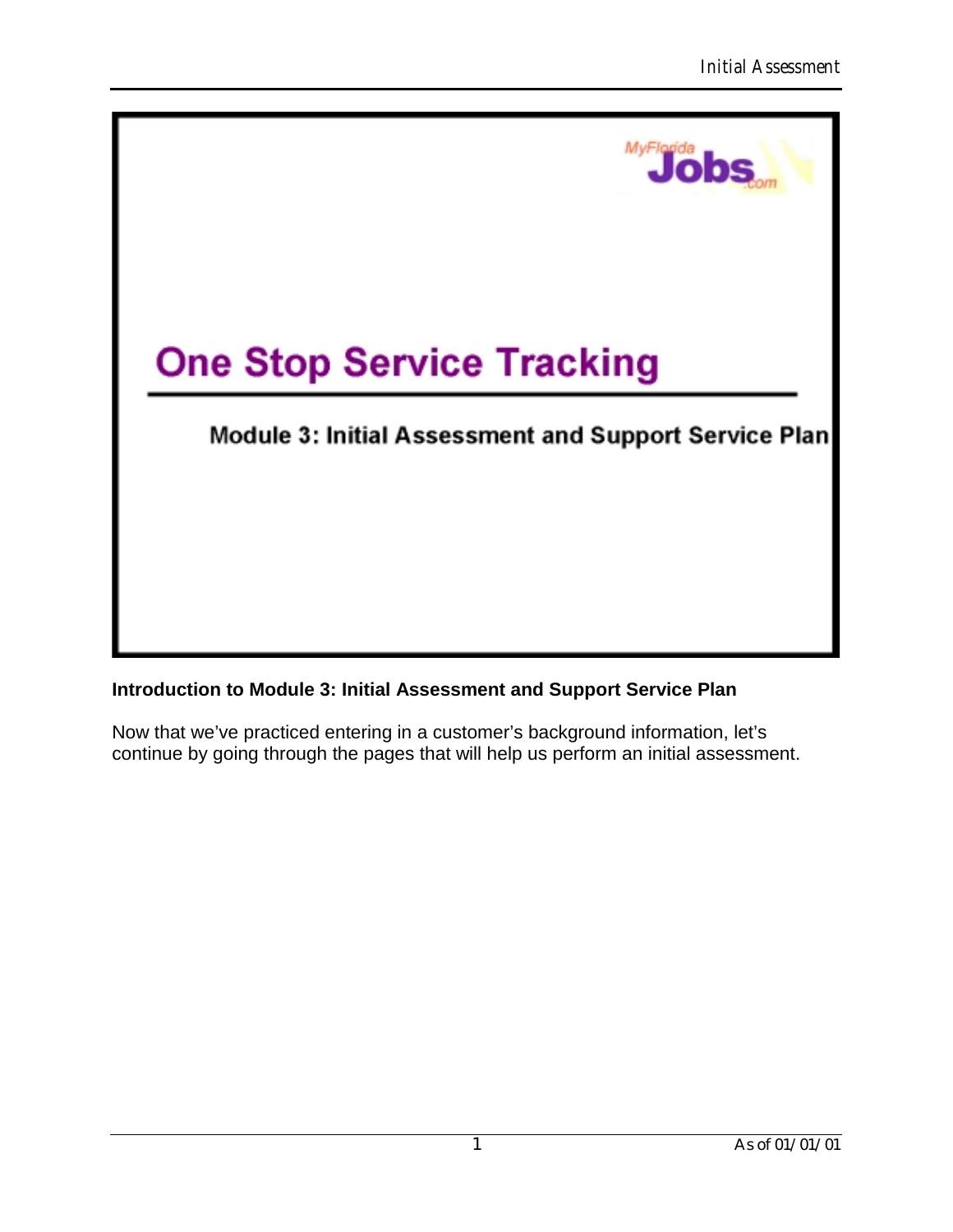

By initial assessment, we are referring to the pages that allow us to capture a customer's:

- •Steps to Self Sufficiency
- •Education Detail
- •Goals and Interests
- •Needs and Barriers

Additionally, we will go through pages that will be used to capture details for a customer's:

- •Assessment tests
- •Assessment test outcome
- •Services
- •Service outcomes

Let's start by taking a look at the Steps to Self Sufficiency.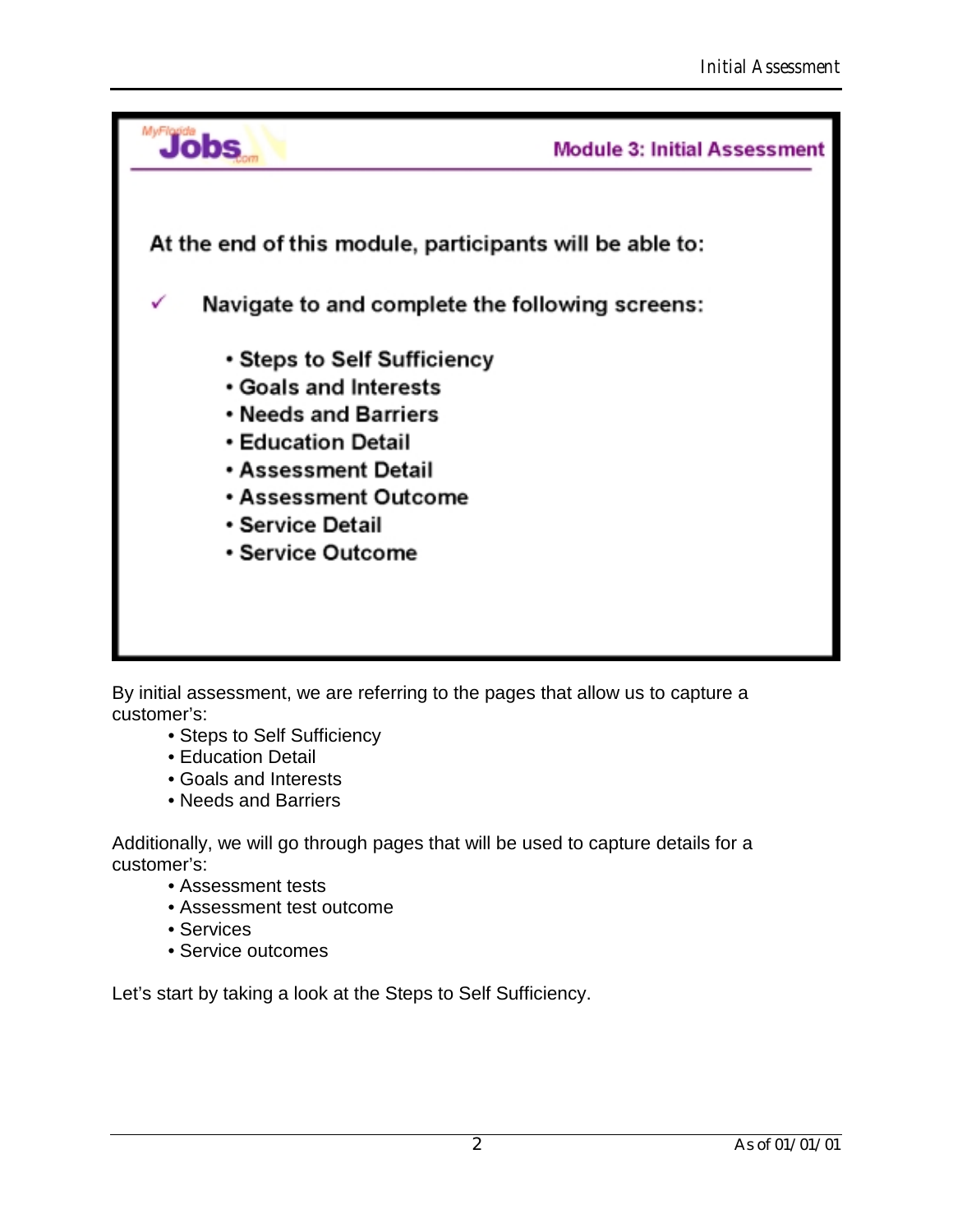| Service Tracking                   | 777-77-1026   Miles Cruz<br>Case Manager: Lisa Campbell<br>Status: Open/MN/Open-UP                                                                   | PAS: P55623<br>0<br>RFA: 55512536279/1<br>Hide<br>R/C/U: 2/2/203 |                                                            |                          |
|------------------------------------|------------------------------------------------------------------------------------------------------------------------------------------------------|------------------------------------------------------------------|------------------------------------------------------------|--------------------------|
| ?                                  | Click on the other help bubbles to get information about individual fields. For more in depth help, click the Help button in the upper right corner. |                                                                  |                                                            |                          |
|                                    |                                                                                                                                                      |                                                                  |                                                            |                          |
| Return to Workload                 | <b>History of Steps to Self-Sufficiency</b>                                                                                                          |                                                                  |                                                            |                          |
|                                    | Summary<br>Provide child care vouchers fo                                                                                                            |                                                                  | Responsibility                                             | <b>Status</b>            |
| $\nabla$ Open Cases                | Provide catalog of local colle                                                                                                                       |                                                                  | Career Manager<br>Career Manager                           | Open<br>Open             |
|                                    | Purchase alarm clock to preven                                                                                                                       |                                                                  | Customer                                                   | Closed                   |
| Case at a Glance                   |                                                                                                                                                      |                                                                  |                                                            |                          |
| Skill Development                  | <b>Steps to Self-Sufficiency Detail</b>                                                                                                              |                                                                  |                                                            |                          |
| Plan Development<br>Π              |                                                                                                                                                      |                                                                  | Purchase alarm clock to                                    |                          |
| Alternative Plan                   |                                                                                                                                                      |                                                                  | prevent being late for                                     |                          |
| <b>Case Notes</b><br>Π             | Describe the step needed                                                                                                                             |                                                                  | scheduled appointments.                                    |                          |
| E<br>Resume                        | to reach self-sufficiency                                                                                                                            |                                                                  |                                                            |                          |
| <b>Budget Planner</b>              |                                                                                                                                                      |                                                                  |                                                            |                          |
| Case To-Dos                        | <b>Scheduled Completion Date</b>                                                                                                                     |                                                                  | 12/01/2000<br>[ठ-                                          |                          |
| Benefit Info<br>п<br>Activity Log  | Responsibility                                                                                                                                       |                                                                  | $\overline{\phantom{a}}$<br>Customer                       |                          |
| п<br>Closed Cases<br>D             | <b>Status</b>                                                                                                                                        |                                                                  | Closed <sup>-</sup>                                        |                          |
| n<br><b>Search Jobs</b>            | <b>Completion Date</b>                                                                                                                               |                                                                  | "क -<br>12/06/2000                                         |                          |
| <b>Active Jobs</b><br>n<br>D       |                                                                                                                                                      |                                                                  | Save ?                                                     | Clear Changes ? Cancel ? |
| <b>D</b> Inactive Jobs             |                                                                                                                                                      |                                                                  |                                                            |                          |
| <b>Search Resumes</b><br>n<br>D    |                                                                                                                                                      |                                                                  |                                                            |                          |
| □ To-Do History                    |                                                                                                                                                      |                                                                  |                                                            |                          |
| <b>JPR</b> Search<br>П             |                                                                                                                                                      |                                                                  |                                                            |                          |
| □ Account Info<br>⊵                |                                                                                                                                                      |                                                                  |                                                            |                          |
|                                    |                                                                                                                                                      |                                                                  |                                                            |                          |
| $\triangleright \square$ Reporting |                                                                                                                                                      |                                                                  |                                                            |                          |
|                                    | ж<br>Required Fields: Information that is required.                                                                                                  | Ø                                                                | Information Bubble: Click on the bubble for specific help. |                          |
|                                    | Æ                                                                                                                                                    |                                                                  |                                                            |                          |

# **Entering Steps to Self Sufficiency:**

This page is used to capture the step by step actions that a customer and a career manager will be responsible for in order to help the customer become self-sufficient.

This page includes:

- •An area for entering the details of a specific step
- A running history of all open and closed steps
- •The ability to navigate to the detail for any of the listed steps

The data that is captured for each step includes:

- A description of the step
- •The scheduled completion date
- •Who is responsible to complete the step
- The status of the step
- •The actual completion date (most likely to be entered at a later time)

Historically, these steps have been documented as part of creating the Individual Responsibility Plan. The Steps to Self Sufficiency is a function that can be used as a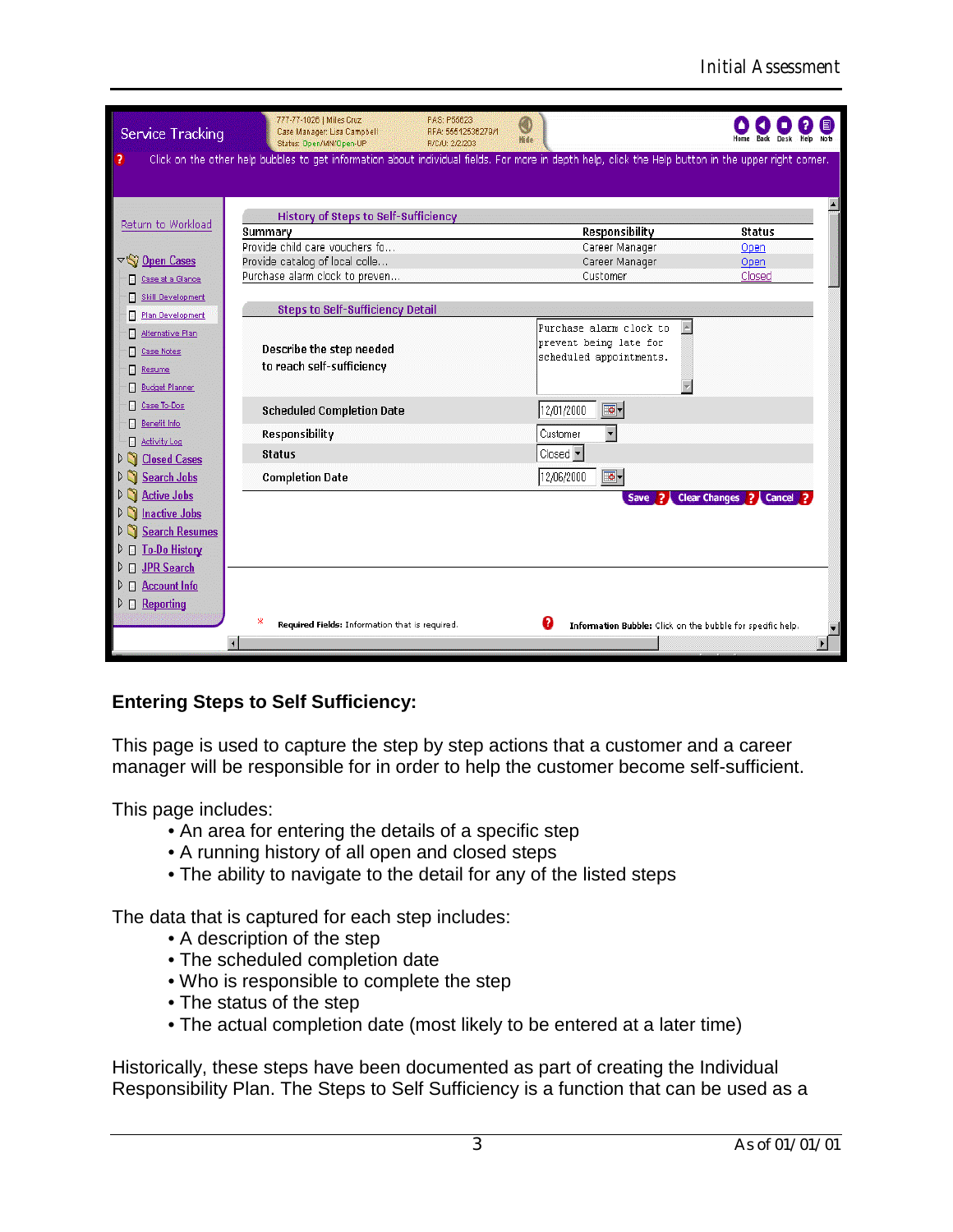tool from the very beginning of a customer's case. As you gather information about a customer (through conversations, assessments, etc.), this is the place to document the step by step actions that the customer and career manager are responsible for completing.

This module also includes pages that capture a customer's Goals and Interests and a customer's Needs and Barriers. Understanding a customer's goals, interests, needs and barriers will give us an idea of what services, activities or training (those steps to self sufficiency) are appropriate for that customer.

Using this page as a way to organize the steps you are going to take will provide you with a list of the services and/or activities that you have to track in the system. These steps are included on the customer's Individual Responsibility Plan.

### **Associated Procedures: (Navigating from the Case Detail page)**

**CLICK** the 'Plan Development' tab on the Case Detail

**CLICK** 'Add' on the Steps to Self-sufficiency tab

**ENTER** a description of the step

**ENTER** the scheduled completion date

**SELECT** whose responsibility it is to complete the step (Career Manager, Customer or Both)

**SELECT** the status of the step

When this step to self-sufficiency has been closed, complete the following:

**ENTER** the actual completion date

**CLICK** 'Save' to update the information.

This step will now be listed as Closed in the History of Steps to Self-sufficiency.

**CLICK** 'Cancel' to return to the Case Detail screen.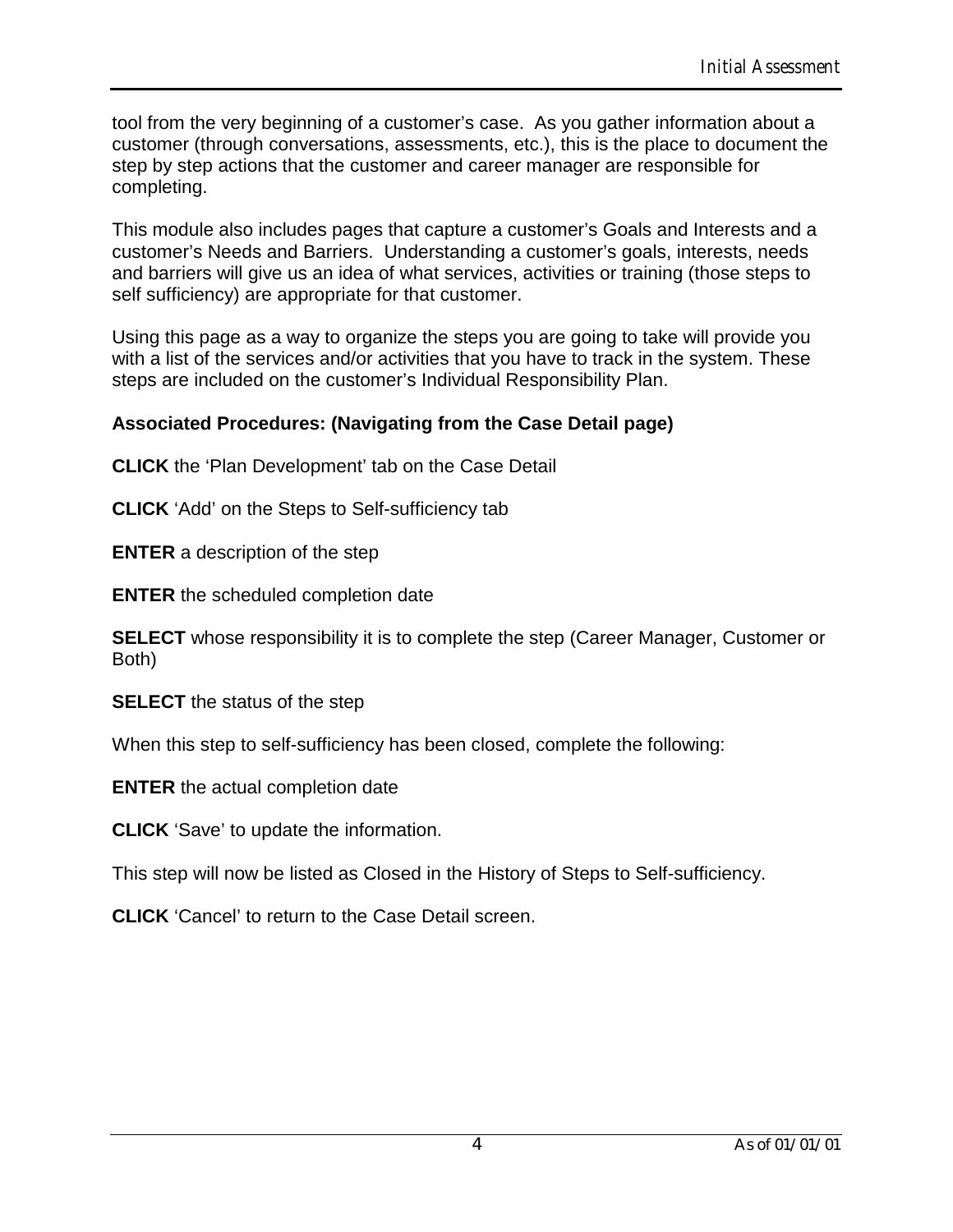| <b>Service Tracking</b>                                      | 777-77-1026   Miles Cruz<br>Case Manager: Lisa Campbell<br>Status: Open/MN/Open-UP                                                                   | PAS: P55623<br>0<br>RFA: 55512536279/1<br>Hide<br>R/C/U: 2/2/203    |                                                      |                                  |
|--------------------------------------------------------------|------------------------------------------------------------------------------------------------------------------------------------------------------|---------------------------------------------------------------------|------------------------------------------------------|----------------------------------|
| ?                                                            | Click on the other help bubbles to get information about individual fields. For more in depth help, click the Help button in the upper right corner. |                                                                     |                                                      |                                  |
|                                                              |                                                                                                                                                      |                                                                     |                                                      |                                  |
|                                                              |                                                                                                                                                      |                                                                     |                                                      |                                  |
| Return to Workload                                           |                                                                                                                                                      | <b>Education Detail For Customer Who Has Recieved Financial Aid</b> |                                                      |                                  |
| $\nabla \widehat{\mathbb{Q}}$ Open Cases<br>Case at a Glance | <b>List All Sources Of Financial Aid</b>                                                                                                             | Pell Grant                                                          | Perkins Student Loan                                 |                                  |
| <b>Skill Development</b>                                     |                                                                                                                                                      |                                                                     |                                                      |                                  |
| Plan Development                                             | Is The Customer Currently In School?                                                                                                                 | $O$ Yes                                                             | $G$ No                                               |                                  |
| Alternative Plan                                             | <b>Highest School Grade Completed</b>                                                                                                                |                                                                     | $\overline{\phantom{a}}$<br>Associate Degree Awarded |                                  |
| <b>Case Notes</b>                                            |                                                                                                                                                      |                                                                     |                                                      |                                  |
| Resume                                                       | <b>Completed Training/Certifications</b>                                                                                                             |                                                                     |                                                      |                                  |
| <b>Budget Planner</b>                                        | Description                                                                                                                                          | <b>Date Completed</b>                                               |                                                      | <b>Is Certification Current</b>  |
| Case To-Dos                                                  | CDL Class A Ceritification                                                                                                                           | 09/15/1992                                                          |                                                      | Yes                              |
| Benefit Info                                                 | <b>Hazardous Material Certification</b>                                                                                                              | 07/20/1995                                                          |                                                      | Yes                              |
| Activity Log                                                 | Cardiopulmonary Resuscitation (CPR)                                                                                                                  | 11/03/1998                                                          |                                                      | Yes                              |
| <b>Closed Cases</b><br>$\triangleright$ (                    | Basic Child Care Training                                                                                                                            | 09/30/2000                                                          |                                                      | Yes                              |
| <b>Search Jobs</b><br>ÞΝ                                     |                                                                                                                                                      |                                                                     |                                                      |                                  |
| <b>Active Jobs</b><br>ÞΠ                                     |                                                                                                                                                      |                                                                     |                                                      |                                  |
| <b>Inactive Jobs</b><br>ÞΠ                                   | <b>Training/Certification Detail</b>                                                                                                                 |                                                                     |                                                      |                                  |
| <b>Search Resumes</b>                                        | Description Of Training/Certification                                                                                                                | Hazardous Material Certification                                    |                                                      |                                  |
| $\triangleright$ $\Box$ To-Do History                        | <b>Completion Date</b>                                                                                                                               | 07/20/1995                                                          | $\overline{\circ}$ .                                 |                                  |
| <b>JPR Search</b><br>п                                       | How Was The Training Funded?                                                                                                                         | Other                                                               |                                                      |                                  |
| <b>Account Info</b><br>П.                                    | Is The Customer's Certification Current?                                                                                                             | G Yes                                                               | $\cap$ No                                            |                                  |
| $\triangleright$ $\Box$ Reporting                            |                                                                                                                                                      |                                                                     | Ð<br><b>Save</b>                                     | Clear Changes ?<br><b>Cancel</b> |
|                                                              |                                                                                                                                                      |                                                                     |                                                      |                                  |
|                                                              |                                                                                                                                                      |                                                                     |                                                      |                                  |
|                                                              |                                                                                                                                                      |                                                                     |                                                      |                                  |

### **Entering Education Information:**

This page is used to capture information about the customer's educational background, including:

- •If the customer has ever received financial aid
- If the customer is currently in school
- •The customer's highest grade completed
- •Any completed certifications/training to date

If the customer has previously received financial aid, you will be prompted to list all sources of financial aid received.

### **Associated Procedures (Navigating from the Case Detail)**

**I. Adding Education Detail** 

**CLICK** the 'Plan Development' tab on the Case Detail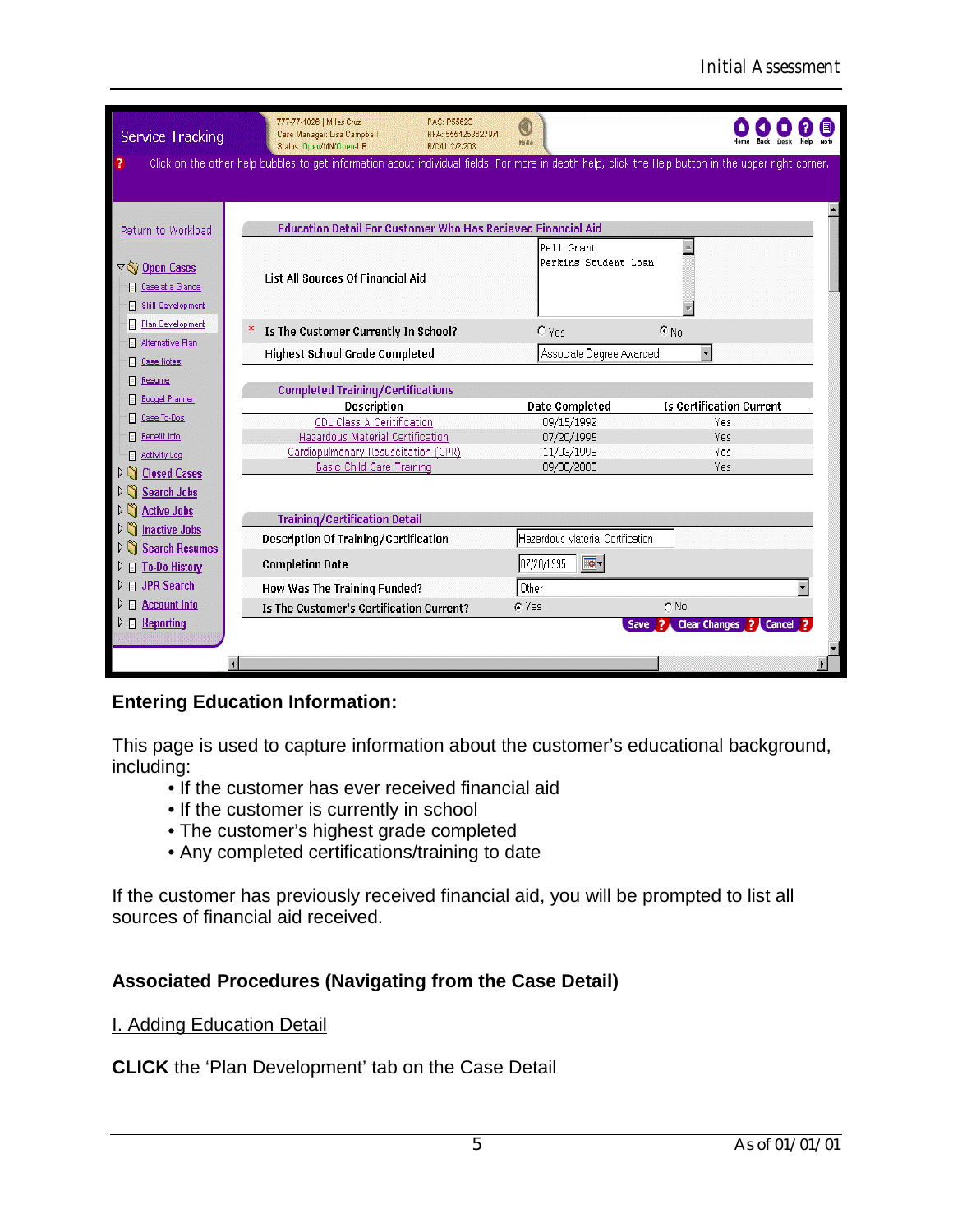**CLICK** the 'Add' or 'Edit' button under the Education Detail section to begin

**CLICK** the radio button that indicates whether the customer has ever received financial aid (if you indicate that the customer has received financial aid, then you must enter all their financial aid sources)

**CLICK** the radio button that indicates whether the customer is currently in school

**SELECT** the customer's highest school grade completed from the drop down list

**CLICK** 'Save' to update

All completed training and certifications are listed in the Completed Training/Certifications table with the corresponding date of completion and certificate status.

### II. Adding Previous Training and Certifications

**CLICK** the 'Add' or 'Edit' button under the Education Detail section to begin

**ENTER** a description of the training or certification that was completed

**ENTER** the date that the training or certification was completed

**SELECT** the funding source for the training or certification from the drop down list

**CLICK** the radio button to indicate if the customer's certification is current

**CLICK** 'Save' to update the customer's history of training and certifications

Should the certification expire, simply complete the following steps

III. Editing Existing Training and Certifications

**CLICK** the hyperlink for the appropriate description

**CLICK** the radio button to indicate if the customer's certification is no longer current

**CLICK** 'Save' to update the customer's history of training and certifications

**CLICK** 'Cancel' to return to the Case Detail screen.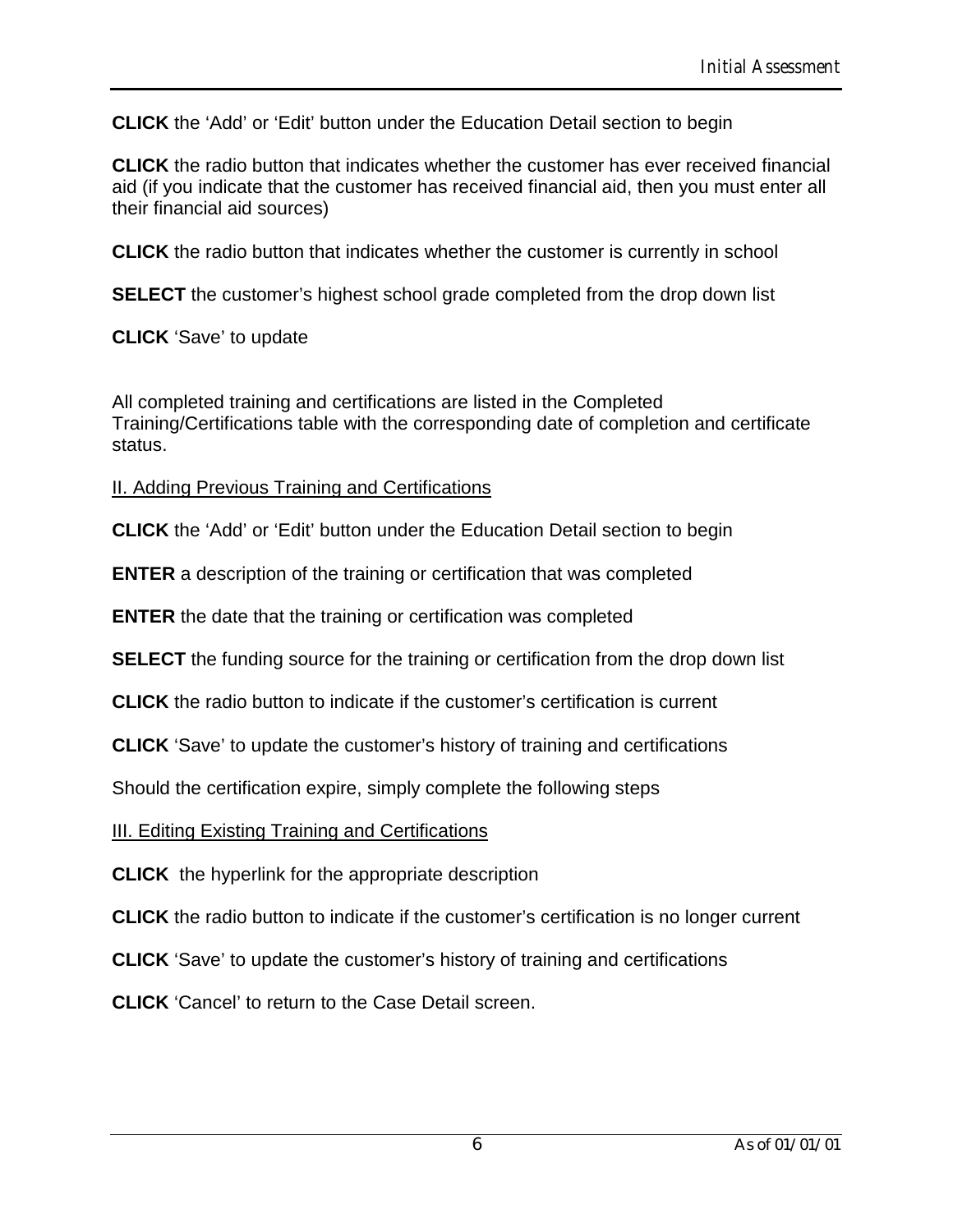|                                                                                                                    | Case Manager: Lisa Campbell<br>Status: Open/MN/Open-UP                  | RFA: 55512536279/1<br>R/C/U: 2/2/203 | Hide<br>Click on the other help bubbles to get information about individual fields. For more in depth help, click the Help button in the upper right corner. |               |
|--------------------------------------------------------------------------------------------------------------------|-------------------------------------------------------------------------|--------------------------------------|--------------------------------------------------------------------------------------------------------------------------------------------------------------|---------------|
|                                                                                                                    | <b>Goals and Interests</b>                                              |                                      |                                                                                                                                                              |               |
| Return to Workload                                                                                                 | Date Identified  <br>Sort by:                                           | ❸<br>(Sort)                          |                                                                                                                                                              |               |
| $\triangledown$ Open Cases                                                                                         | <b>Date Identified</b>                                                  | Status                               | <b>Description</b>                                                                                                                                           | Date Achieved |
| Case at a Glance                                                                                                   | 08/12/1992                                                              | Achieved                             | Pay off student loans                                                                                                                                        | 10/06/2000    |
|                                                                                                                    | 05/03/2000                                                              | Achieved                             | Mechanic                                                                                                                                                     | 11/30/2000    |
| Skill Development                                                                                                  | 08/30/2000                                                              | In Progress                          | <b>Trucking Company Manager</b>                                                                                                                              | Not Achieved  |
| Plan Development                                                                                                   | 08/30/2000                                                              | No Longer Applicable                 | Lead Dispatcher                                                                                                                                              | Not Achieved  |
| Alternative Plan                                                                                                   | 08/31/2000                                                              | In Progress                          | <b>Truck Dispatcher</b>                                                                                                                                      | Not Achieved  |
| <b>Budget Planner</b><br>П.<br><b>El Case To-Dos</b><br><b>El</b> Benefit Info                                     | Select Goal Type:<br><b>Employment Goal Entry</b><br><b>Goal Length</b> |                                      | O Personal O Educational © Employment O Optimum Health<br><b>6</b> Short Term                                                                                | C Long Term   |
| Activity Log                                                                                                       |                                                                         |                                      |                                                                                                                                                              |               |
| $\mathcal{D}$<br><b>Closed Cases</b>                                                                               | Type of Work                                                            |                                      | Mechanic                                                                                                                                                     |               |
| ÞΠ<br><b>Search Jobs</b>                                                                                           | Date Goal was Identified                                                |                                      | ত-<br>05/03/2000                                                                                                                                             |               |
| <b>Active Jobs</b><br>D SI<br><b>Inactive Jobs</b><br>D CI.                                                        | Date Started Working Toward Goal                                        |                                      | 05/03/2000<br>$\boxed{\circ}$                                                                                                                                |               |
|                                                                                                                    | <b>Expected Achievement Date</b>                                        |                                      | 11/10/2000<br>ত-                                                                                                                                             |               |
| <b>Search Resumes</b>                                                                                              |                                                                         |                                      |                                                                                                                                                              |               |
|                                                                                                                    | <b>Achievement Date</b>                                                 |                                      | $\boxed{\circ}$<br>11/30/2000                                                                                                                                |               |
|                                                                                                                    | <b>Expected Wage \$</b>                                                 |                                      | 10.00                                                                                                                                                        |               |
|                                                                                                                    | <b>Expected Wage is Defined</b>                                         |                                      | C Hourly                                                                                                                                                     | C Annually    |
|                                                                                                                    | City                                                                    |                                      | Anywhere                                                                                                                                                     |               |
|                                                                                                                    | <b>State</b>                                                            |                                      | $\blacktriangledown$<br>Florida                                                                                                                              |               |
| $\triangleright$ $\Box$ To-Do History<br>$\triangleright$ $\Box$ Account Info<br>$\triangleright$ $\Box$ Reporting | <b>Benefits Wanted</b>                                                  |                                      | Health Insurance                                                                                                                                             |               |
|                                                                                                                    | <b>Goal Status</b>                                                      |                                      | Achieved                                                                                                                                                     |               |

# **Entering Goals and Interests:**

This page is used to capture a customer's personal, educational, employment and optimum health goals.

This page includes:

- •An area for entering the details of a specific goal
- A running history of all goals
- •The ability to navigate to the detail for any of the listed goals

The data that is captured for each goal varies depending on the type of goal it is. As an example, the data captured for an employment goal includes:

- Goal length
- •Goal description
- •The date the goal was identified (will default to current date)
- •The date the customer started working towards the goal
- •The expected achievement date
- •The actual achievement date (most likely to be entered at a later time)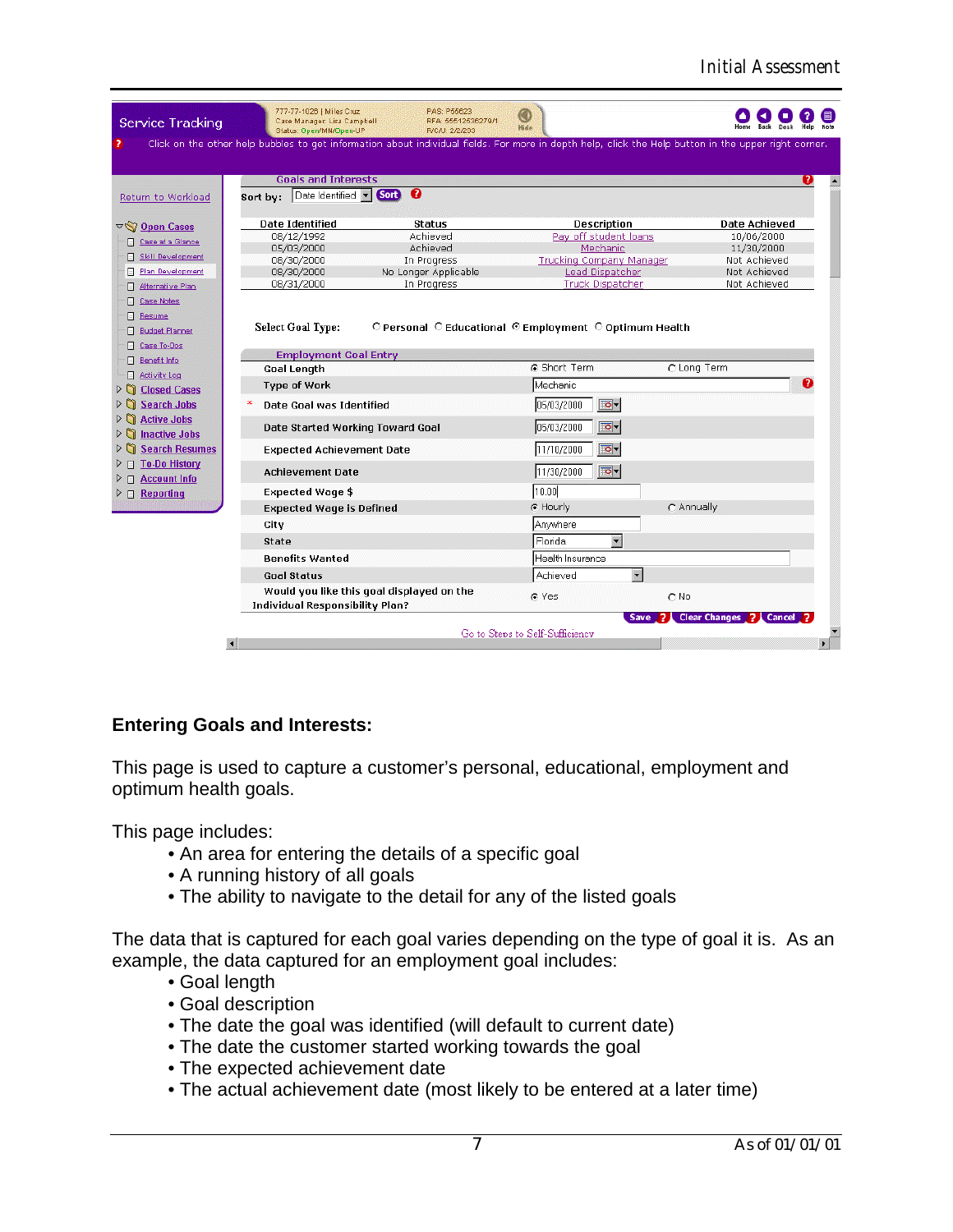• The goal status

•Whether or not the goal should be displayed on the Individual Responsibility Plan

## **Associated Procedures: (Navigating from the Case Detail)**

I. Entering Personal, Educational and Optimum Health Goal Detail

**CLICK** the 'Plan Development' tab on the Case Detail

**CLICK** 'Add' on the Goals and Interests tab to begin

**CLICK** the 'Select Goal Type' radio button that best describes the type of goal the customer wants to achieve

**CLICK** the radio button to indicate whether this is a short term or long term goal

**ENTER** a description of the goal

**ENTER** the date the goal was identified (the system defaults to the current date, but you can overwrite this if appropriate)

**ENTER** the date that the customer started working toward the goal

**ENTER** the expected achievement date

**SELECT** the appropriate goal status for the goal

**CLICK** 'Save' to add the goal to the customer's running list of goals (at the top of the page)

**CLICK** 'Cancel' to return to the Case Detail screen.

### II. Entering Employment Goal Detail

**CLICK** 'Add' on the Goals and Interests tab to begin

**CLICK** the 'Employment' radio button

**CLICK** the radio button to indicate whether this is a short term or long term goal

**ENTER** a description of the employment goal (type of work)

**ENTER** the date the goal was identified (the system defaults to the current date, but you can overwrite this if appropriate)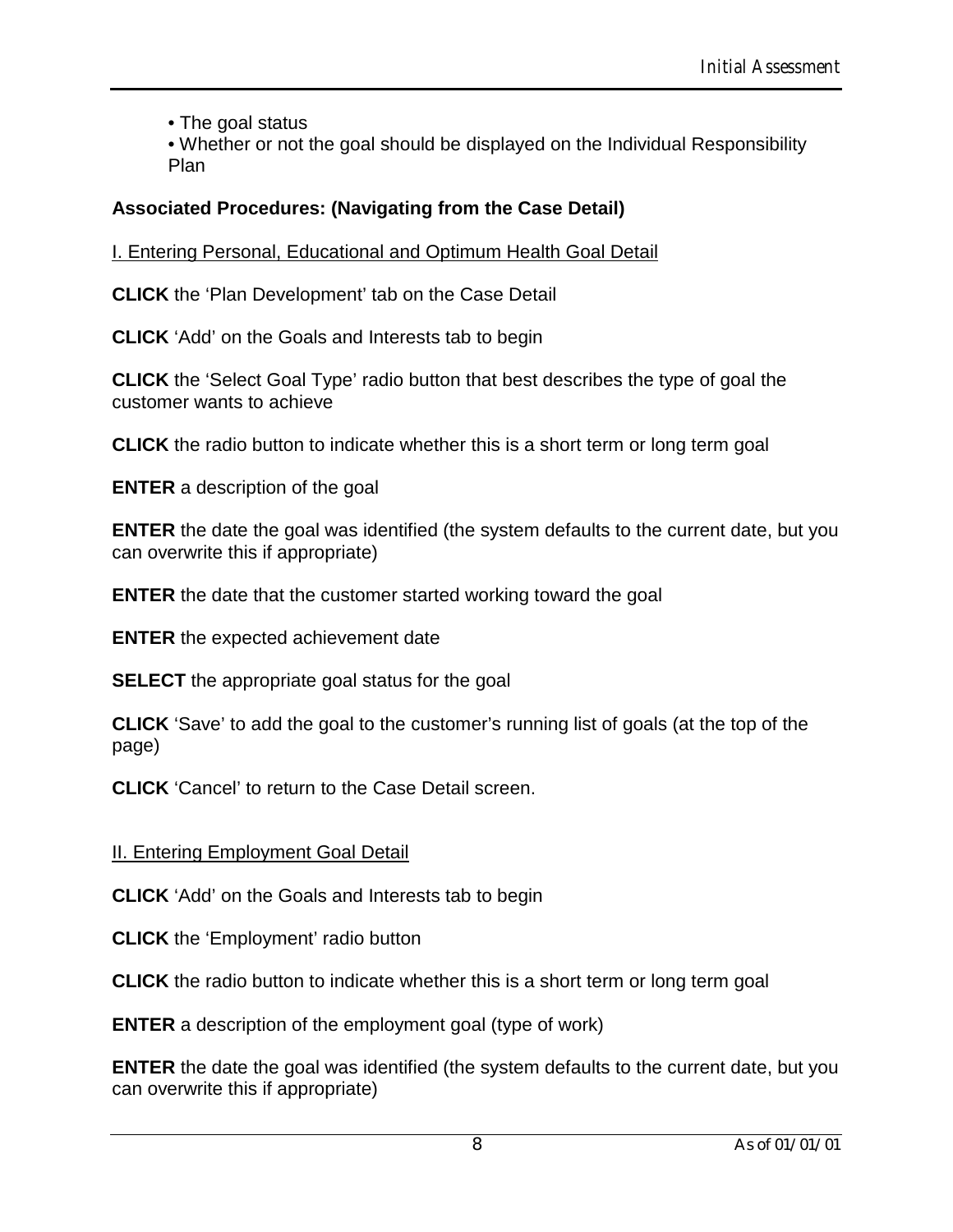**ENTER** the date that the customer started working toward the goal

**ENTER** the expected achievement date

**ENTER** the expected wage and indicate whether this is an hourly figure or an annual figure

**ENTER** the city where the customer would like to be employed

**SELECT** the state where the customer would like to be employed

**ENTER** a description of the benefits wanted (e.g., medical, dental, life insurance, child care)

**SELECT** the appropriate goal status for the goal

The radio button indicates that this goal should display on the Individual Responsibility Plan (defaulted to 'Yes')

**CLICK** 'Save' to add the goal to the customer's running list of goals (at the top of the page)

**CLICK** 'Cancel' to return to the Case Detail screen.

#### III. Editing Goal Detail

**CLICK** 'Add' on the Goals and Interests tab to begin

**FROM THE GOALS AND INTERESTS LIST, CLICK** the goal that you would like to edit (CLICK on the associated blue hyperlink under the 'Description' column- the detail for that particular goal is viewable in the 'Entry' portion of the page)

**CLICK** 'Cancel' to return to the Case Detail screen.

### **Helpful Tips:**

**Tip 1:** A useful function on this page is the ability to link directly to the Steps to Self Sufficiency. As goals are identified, and while it is fresh in your mind, use this link to document the steps that the customer will have to take in order to minimize or eliminate any barriers which may exist which would cause these goals to not be achieved.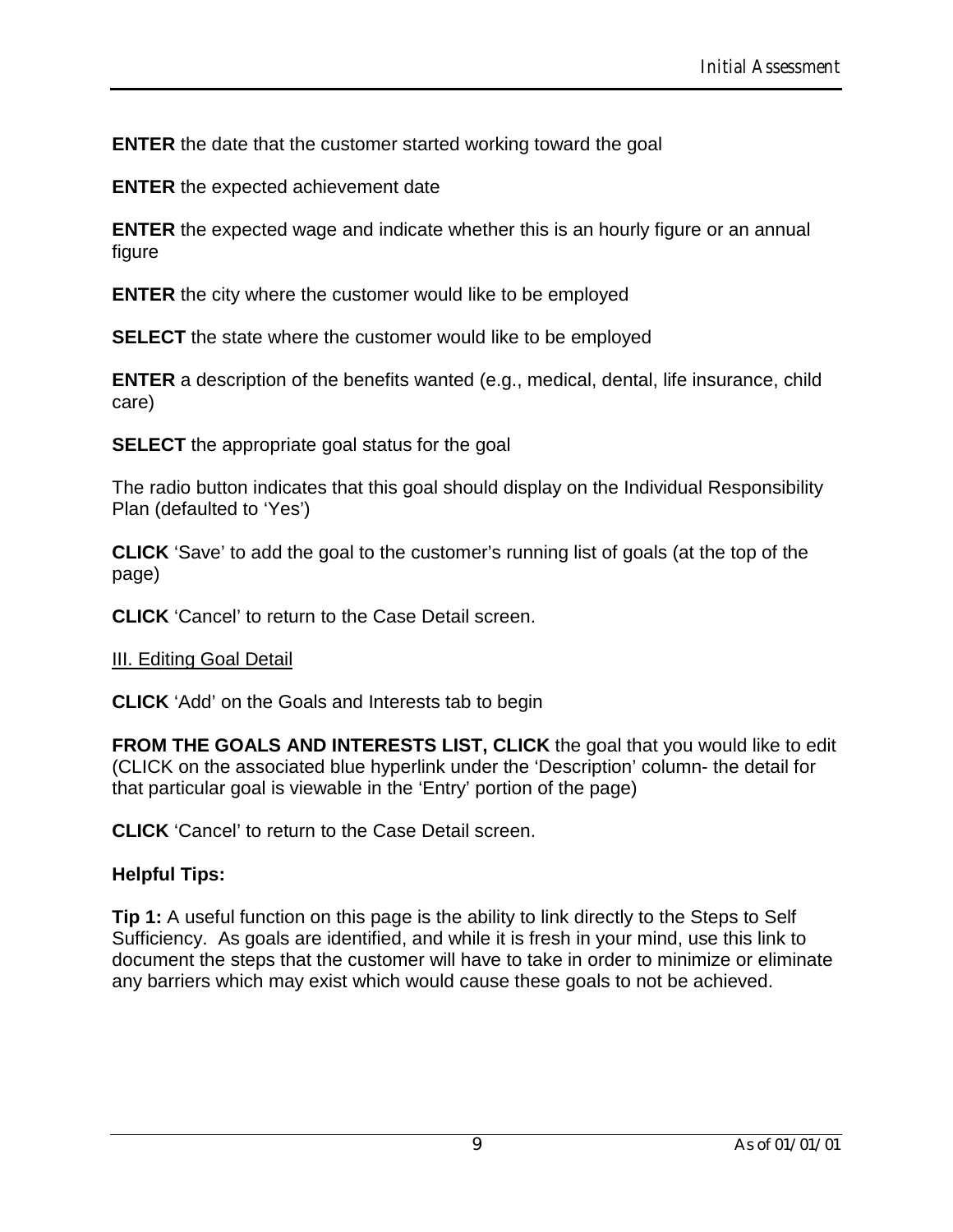| Service Tracking                                                                                | 777-77-1026   Miles Cruz<br>Case Manager: Lisa Campbell<br>Status: Open/MN/Open-UP | PAS: P55623<br>RFA: 55512536279/1<br>R/C/U: 2/2/203 | O<br>Hide                       |                                                                                                                                                      |
|-------------------------------------------------------------------------------------------------|------------------------------------------------------------------------------------|-----------------------------------------------------|---------------------------------|------------------------------------------------------------------------------------------------------------------------------------------------------|
|                                                                                                 |                                                                                    |                                                     |                                 | Click on the other help bubbles to get information about individual fields. For more in depth help, click the Help button in the upper right corner. |
|                                                                                                 |                                                                                    |                                                     |                                 |                                                                                                                                                      |
| Return to Workload                                                                              | <b>Needs and Barriers</b>                                                          |                                                     |                                 |                                                                                                                                                      |
|                                                                                                 | Type<br>Sort by:                                                                   | €<br><b>Sort</b>                                    |                                 |                                                                                                                                                      |
| $\nabla \left( \nabla \right)$ Open Cases                                                       | Type                                                                               | <b>Status</b>                                       | <b>Date Identified</b>          | <b>Completion Date</b>                                                                                                                               |
| Case at a Glance                                                                                | Clothing                                                                           | Resolved                                            | 08/29/2000                      | 09/04/2000                                                                                                                                           |
| Skill Development                                                                               | Criminal Record                                                                    | Identified                                          | 09/01/2000                      | Unresolved                                                                                                                                           |
| Plan Development                                                                                | Transportation                                                                     | Resolved                                            | 08/29/2000                      | 08/31/2000                                                                                                                                           |
| Alternative Plan                                                                                |                                                                                    |                                                     |                                 |                                                                                                                                                      |
| Case Notes                                                                                      | Add/Edit a Need or Barrier                                                         |                                                     |                                 |                                                                                                                                                      |
| Resume<br><b>Budget Planner</b>                                                                 | Need/Barrier Detail                                                                |                                                     | Clothing                        |                                                                                                                                                      |
| <b>El Case To-Dos</b>                                                                           | <b>Status</b>                                                                      |                                                     | Resolved                        |                                                                                                                                                      |
| Benefit Info                                                                                    | <b>Date Identified</b>                                                             |                                                     | 08/29/2000<br>ত-                |                                                                                                                                                      |
| Activity Log                                                                                    | <b>Expected Completion Date</b>                                                    |                                                     | ত-<br>08/31/2000                |                                                                                                                                                      |
| <b>D Closed Cases</b>                                                                           | <b>Completion Date</b>                                                             |                                                     | ত-<br>09/04/2000                |                                                                                                                                                      |
| $\triangleright$ 5<br><b>Search Jobs</b><br>$\triangleright$ $\mathbb{S}$<br><b>Active Jobs</b> |                                                                                    |                                                     | Provide voucher to              |                                                                                                                                                      |
| $\triangleright$ $\Box$<br><b>Inactive Jobs</b>                                                 |                                                                                    |                                                     | purchase acid resistance        |                                                                                                                                                      |
| <b>Search Resumes</b><br>$\triangleright$ n                                                     | Plan to resolve the need or barrier                                                |                                                     | gloves and boots.               |                                                                                                                                                      |
| <b>To-Do History</b><br>$\triangleright$ $\square$                                              |                                                                                    |                                                     |                                 |                                                                                                                                                      |
| $\triangleright$ $\Box$ Account Info                                                            |                                                                                    |                                                     |                                 |                                                                                                                                                      |
| $\triangleright$ $\Box$ Reporting                                                               |                                                                                    | Would you like this barrier displayed on the        | <b>G</b> Yes                    | $\cap$ No                                                                                                                                            |
|                                                                                                 |                                                                                    | <b>Individual Responsibility Plan?</b>              | Save                            | <b>Clear Changes</b> ?<br>Cancel                                                                                                                     |
|                                                                                                 |                                                                                    |                                                     | Go to Steps to Self-Sufficiency |                                                                                                                                                      |
|                                                                                                 |                                                                                    |                                                     |                                 |                                                                                                                                                      |
|                                                                                                 |                                                                                    |                                                     |                                 | <b>O</b> Internet                                                                                                                                    |

### **Entering Needs and Barriers:**

This page is used to capture a customer's needs and barriers to self-sufficiency.

This page includes:

- •An area for entering the details of a specific need or barrier
- A running history of all identified needs and barriers
- •The ability to navigate to the detail for any of the listed needs and barriers

The data that is captured for each need or barrier includes:

- A description of the need/barrier
- •The status of the need/barrier
- •The date that the need/barrier was identified (defaults to current date)
- •The expected resolution date
- •A description of the approach to resolving the need/barrier
- •Whether or not the need/barrier should be displayed on the Individual Responsibility Plan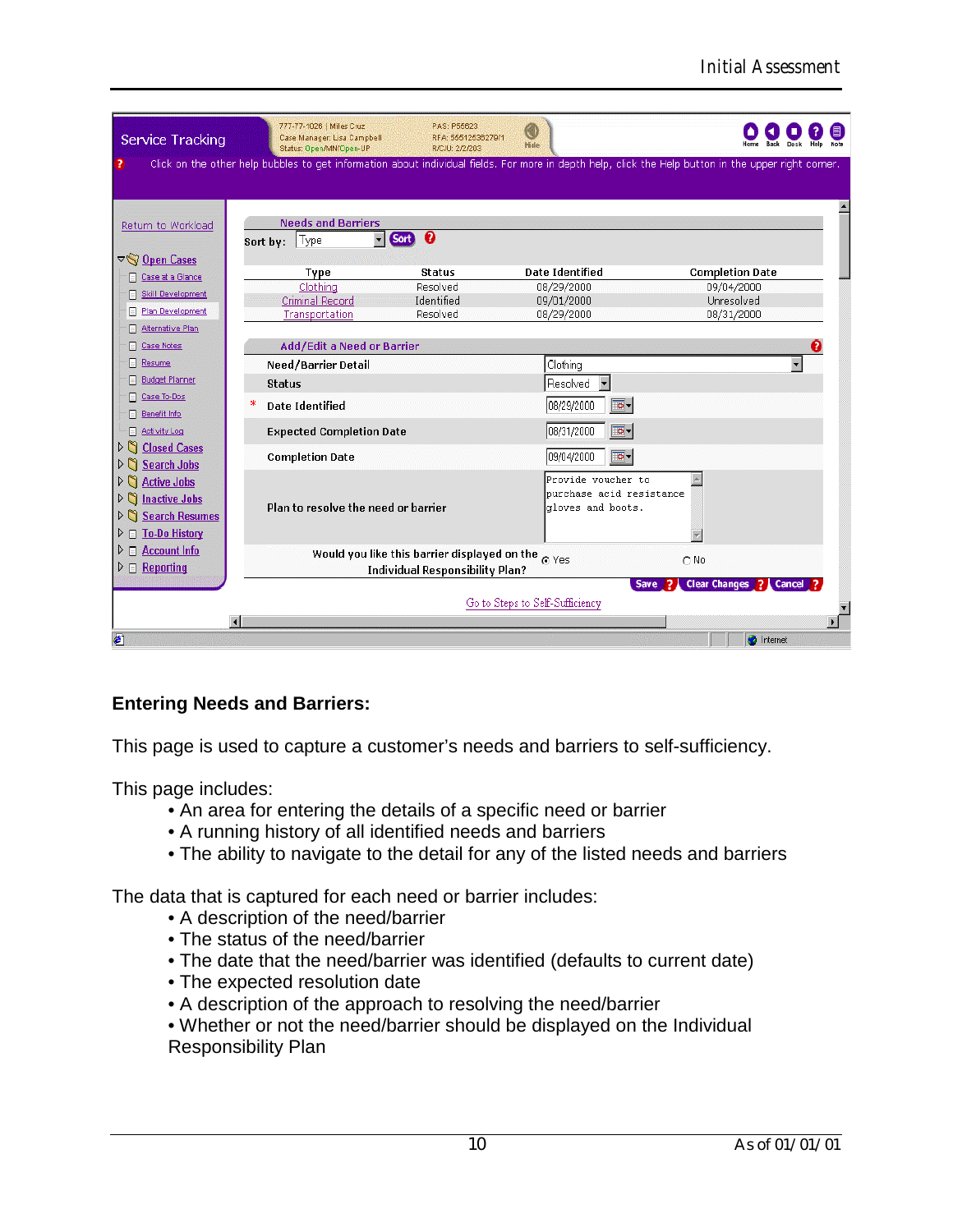### **Associated Procedures:**

I. Entering Need/Barrier Detail

**CLICK** 'Plan Development' tab on the Case Detail

**CLICK** 'Add' on the Needs and Barriers tab to begin

**SELECT** a description of the need/barrier from the drop down list

**SELECT** the status of the need/barrier

**ENTER** the date the need/barrier was identified (the system defaults to the current date, but you can overwrite this if appropriate)

**ENTER** the expected completion date

**ENTER** the completion date (when known)

**ENTER** a description of how you and the customer will work to resolve this need/barrier

The radio button indicates that this need/barrier should display on the Individual Responsibility Plan (defaulted to 'Yes')

**CLICK** 'Save' to add the barrier to the customer's running list of needs/barriers (at the top of the page)

**CLICK** 'Cancel' to return to the Case Detail screen II. Editing Need/Barrier Detail

**CLICK** 'Add' on the Needs and Barriers tab to begin

**FROM THE NEEDS AND BARRIERS LIST, CLICK** the need/barrier that you would like to edit (CLICK on the associated blue hyperlink under the 'Type' column- the detail for that particular need/barrier is viewable in the 'Entry' portion of the page)

# **Helpful Tips:**

**Tip 1:** A useful function on this page is the ability to link directly to the Steps to Self Sufficiency. As needs/barriers are identified, and while it is fresh in your mind, use that link to document the steps that the customer will have to take in order to minimize or eliminate his/her barrier.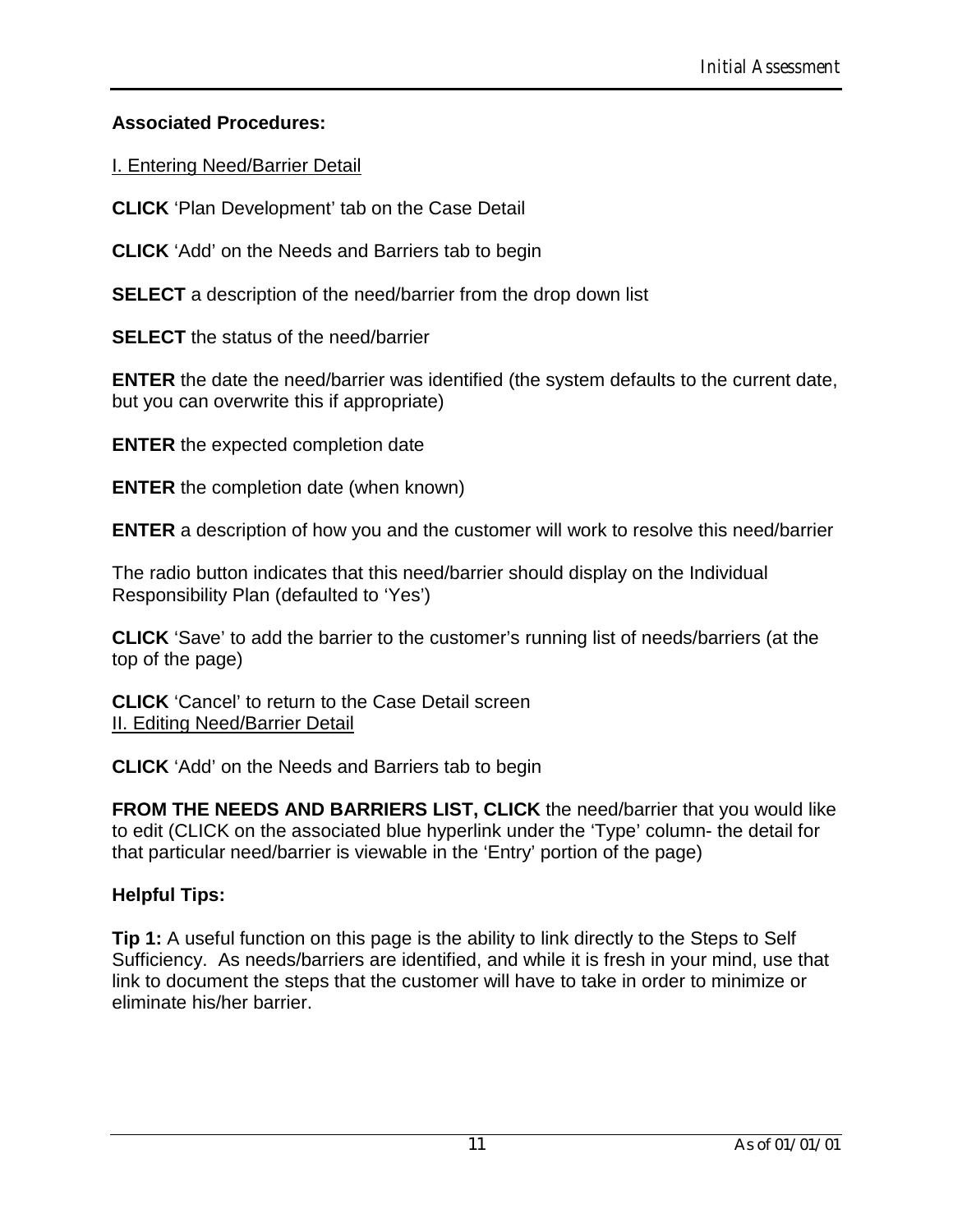| <b>Service Tracking</b>                    | 777-77-1026   Miles Cruz<br>Case Manager: Lisa Campbell<br>Status: Open/MN/Open-UP                                                                   | PAS: P55623<br>a<br>RFA: 55512536279/1<br>Hide<br>R/C/U: 2/2/203 |                                                            |  |
|--------------------------------------------|------------------------------------------------------------------------------------------------------------------------------------------------------|------------------------------------------------------------------|------------------------------------------------------------|--|
|                                            | Click on the other help bubbles to get information about individual fields. For more in depth help, click the Help button in the upper right corner. |                                                                  |                                                            |  |
|                                            |                                                                                                                                                      |                                                                  |                                                            |  |
|                                            | <b>Assessment Detail</b>                                                                                                                             |                                                                  |                                                            |  |
| Return to Workload                         | Will this test be administered by an<br>external resource                                                                                            | C Yes ONo                                                        |                                                            |  |
| $\nabla$ Open Cases                        | <b>Type of Assessment Test</b>                                                                                                                       | Skills Inventory                                                 | $\overline{\phantom{a}}$                                   |  |
| Case at a Glance<br>П<br>Skill Development | <b>Name of Assessment Test</b>                                                                                                                       | SAGE TFA                                                         |                                                            |  |
| Plan Development<br>П                      | <b>Schedule Date of Completion</b>                                                                                                                   | 11/12/2000                                                       | ⋑न                                                         |  |
| Π<br>Alternative Plan                      | <b>Status</b>                                                                                                                                        | Scheduled                                                        | $\overline{\phantom{a}}$                                   |  |
| п<br><b>Case Notes</b>                     | Administrator                                                                                                                                        |                                                                  | Sylvan Learning Center                                     |  |
| Π<br>Resume                                | <b>Contact Phone</b>                                                                                                                                 |                                                                  | $\sqrt{850}$ $\sqrt{555}$ $\sqrt{2635}$                    |  |
| <b>Budget Planner</b><br>Π                 | <b>Address</b>                                                                                                                                       | 122 Main ST                                                      |                                                            |  |
| Case To-Dos                                | City                                                                                                                                                 | <b>Anywhere</b>                                                  |                                                            |  |
| Π<br>Benefit Info                          |                                                                                                                                                      |                                                                  |                                                            |  |
| п<br>Activity Log<br><b>Closed Cases</b>   | <b>State</b>                                                                                                                                         | Florida                                                          |                                                            |  |
| <b>Search Jobs</b>                         | Zip                                                                                                                                                  | 77777                                                            | $-1234$                                                    |  |
| <b>Active Jobs</b>                         |                                                                                                                                                      |                                                                  | Save/Continue ? Clear Changes ? Cancel ?                   |  |
| <b>Inactive Jobs</b>                       |                                                                                                                                                      |                                                                  |                                                            |  |
| <b>Search Resumes</b>                      |                                                                                                                                                      |                                                                  |                                                            |  |
| <b>To-Do History</b>                       |                                                                                                                                                      |                                                                  |                                                            |  |
| <b>Account Info</b><br>⊓                   | Ж<br>Required Fields: Information that is required.                                                                                                  |                                                                  | Information Bubble: Click on the bubble for specific help. |  |
| Reporting<br>$\Box$                        |                                                                                                                                                      |                                                                  |                                                            |  |

### **Scheduling a customer Assessment Test:**

This page is used to track the details associated with scheduling an assessment test for a customer. This page "builds on itself" in order to lead the user through entering the required details. For example, the first question you are presented with is whether or not the assessment is being administered by an external resource. The fields that you see next will depend on how you answer this initial question.

The data captured on this page includes:

- Whether or not this test will be administered by an external resource
- •The type of assessment
- •The name of the assessment
- •The scheduled date for completion
- The status

If the assessment is administered externally, the following information is also captured:

- •The test administrator's name
- •The administrator's phone number
- •The administrator's address, city, state and zip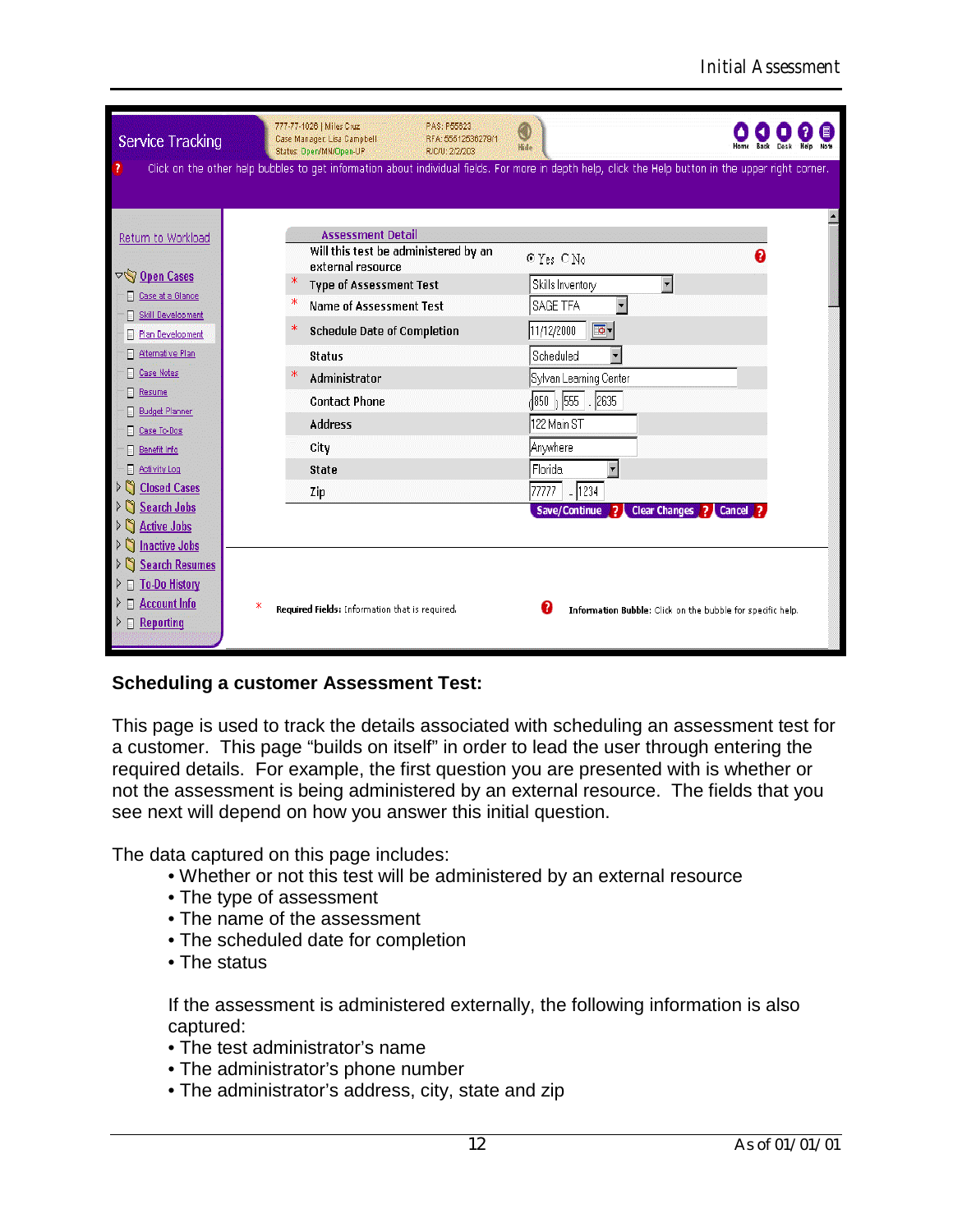Later in this module, we will discuss "Assessment Outcomes." OSST includes specific templates designed to capture scores for specific assessment tests. Once a customer completes an assessment, the career manager has the ability to link to this score template to input the customer's scores. The template that the career manager sees is based on the assessment "name" that was originally entered as part of the Assessment Detail.

### **Associated To Dos:**

•A Career Manager To Do will be generated on the day of the scheduled assessment as a reminder that the customer should be taking the scheduled assessment

### **Associated Procedures: (Navigating from the Case Detail)**

I. Entering Assessment Detail for an Internal Administrator

**CLICK** the 'Plan Development' tab on Case Detail

**CLICK** 'Add' on the Assessments tab to begin

**CLICK** 'No' to indicate that the test will not be administered by an external resource (external resource means a provider other than the One Stop location)

**SELECT** the Type of Assessment from the drop down box (e.g., Skills Inventory)

**SELECT** the Name of the Assessment from the drop down box (e.g., SAGE TFA)

**ENTER** the scheduled date of completion for the assessment test

**SELECT** the status of the Assessment from the drop down box

**CLICK** 'Save/Continue'

II. Entering Assessment Detail for an External Administrator

**CLICK** 'Add' on the Assessments tab to begin

**CLICK** 'Yes' to indicate that the test will be administered by an external resource (external resource means a provider other than the One Stop location)

**SELECT** the Type of Assessment from the drop down box (e.g., Skills Inventory)

**SELECT** the Name of the Assessment from the drop down box (e.g., SAGE TFA)

**ENTER** the scheduled date of completion for the assessment test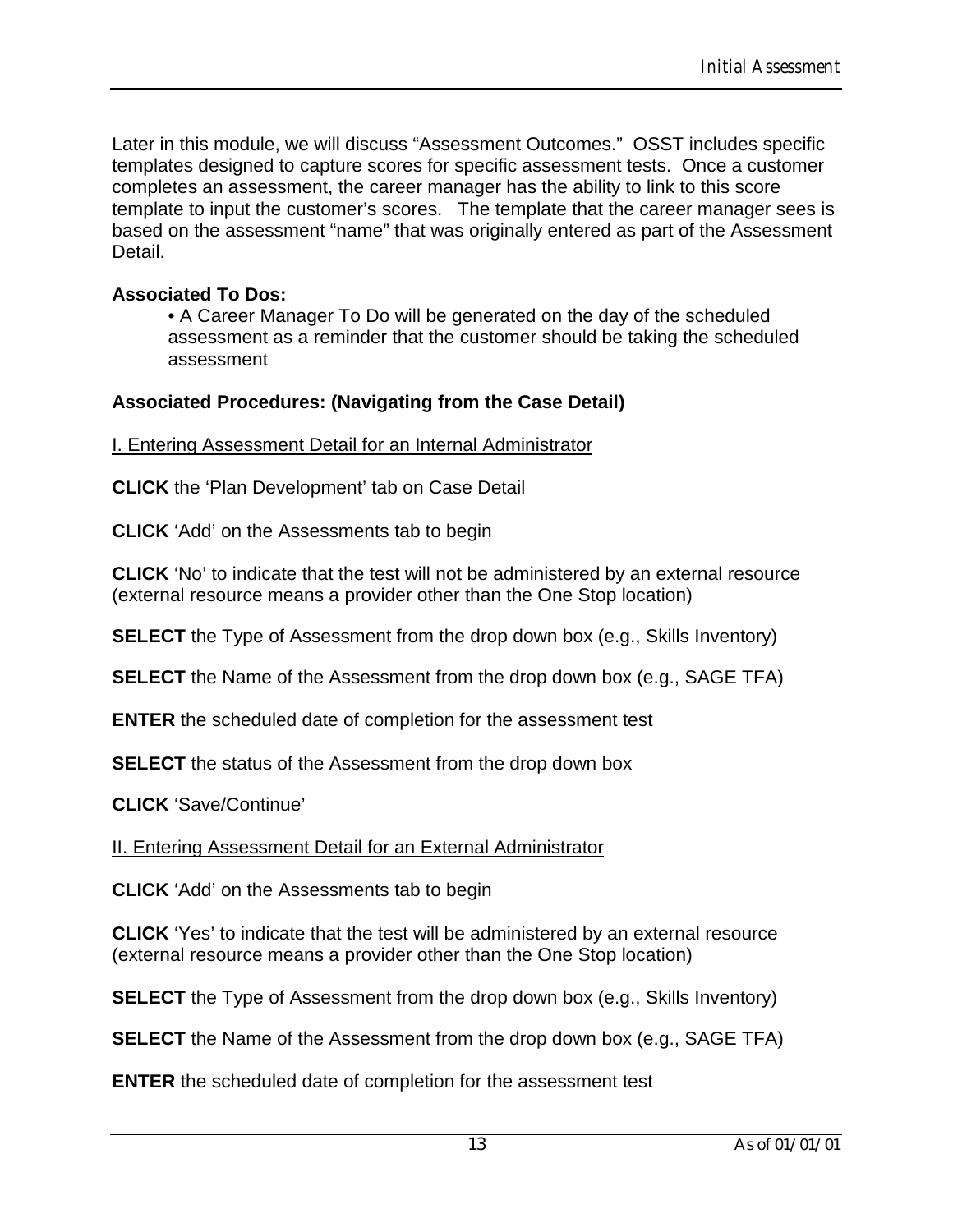## **SELECT** the status of the Assessment

**ENTER** the administrator's information (name, phone number, address, city, state, zip)

**CLICK** 'Save/Continue'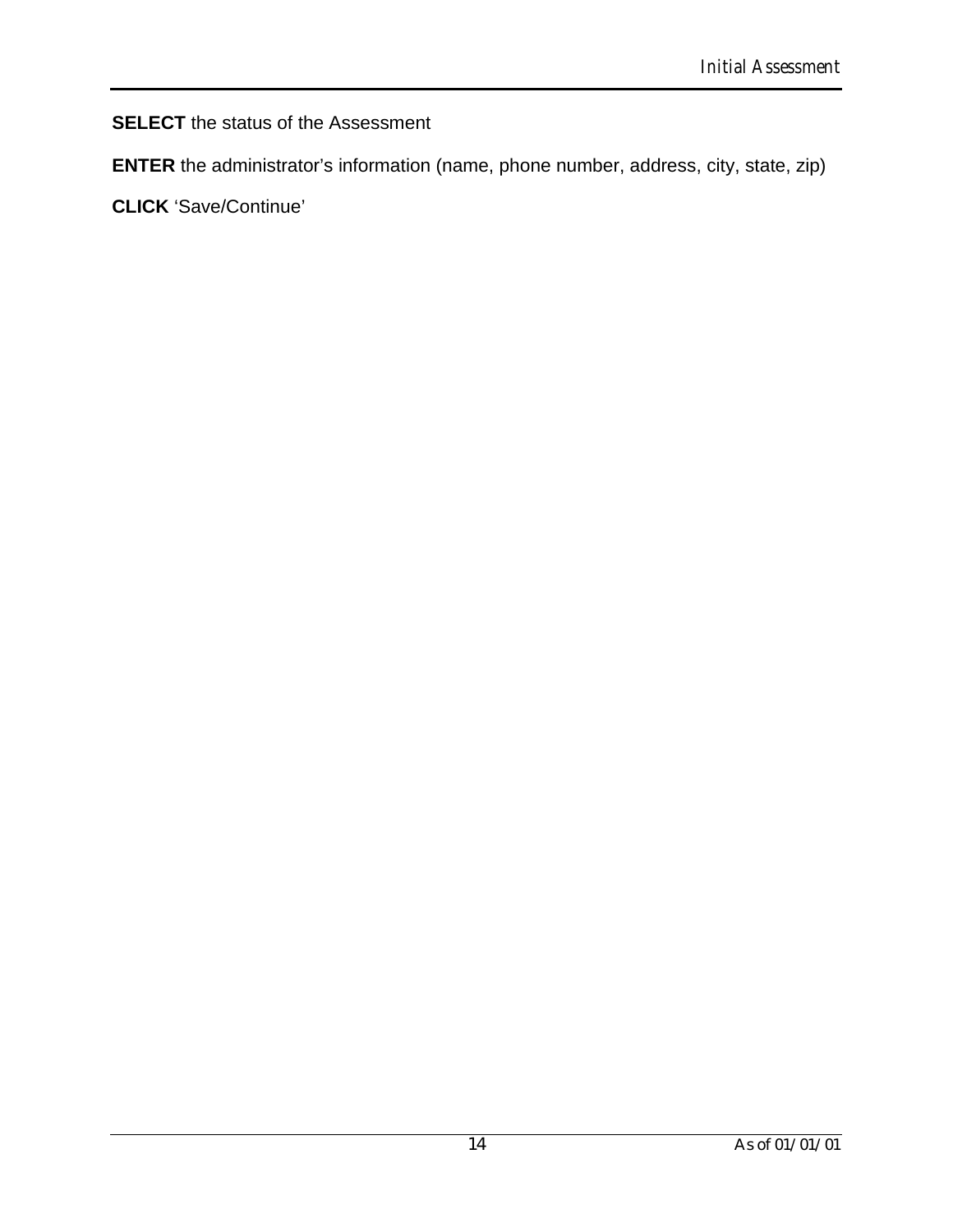| Service Tracking<br>?                                                                                                                | 777-77-1026   Miles Cruz<br>PAS: P55623<br>Case Manager: Lisa Campbell<br>RFA: 55512536279/1<br>Status: Open/MN/Open-UP<br>R/C/U: 2/2/203 | a<br>Hide<br>Click on the other help bubbles to get information about individual fields. For more in depth help, click the Help button in the upper right corner. |
|--------------------------------------------------------------------------------------------------------------------------------------|-------------------------------------------------------------------------------------------------------------------------------------------|-------------------------------------------------------------------------------------------------------------------------------------------------------------------|
| Return to Workload                                                                                                                   | <b>Assessment Detail</b><br><b>Type of Assessment Test</b>                                                                                | Q<br>$\overline{\phantom{a}}$<br>Interest Inventory                                                                                                               |
| $\nabla \bigotimes$ Open Cases<br>Case at a Glance<br>Π<br>Skill Development<br>Π<br><b>Plan Development</b><br>Π                    | <b>Name of Assessment Test</b><br><b>Schedule Date of Completion</b><br><b>Status</b>                                                     | GATB<br>٠<br>$\overline{\circ}$ -<br>09/26/2000<br>Completed                                                                                                      |
| Alternative Plan<br><b>Case Notes</b><br>Resume<br>H<br><b>Budget Planner</b><br>Case To-Dos                                         | <b>Completion Date</b><br>Outcome/Results                                                                                                 | $\overline{\circ}$ -<br>09/26/2000<br>Exhibits very good motor<br>coordination and finger<br>dexterity skills.                                                    |
| Benefit Info<br>п<br>Activity Log<br><b>Closed Cases</b><br>⊵<br>$\frac{1}{2}$<br><b>Search Jobs</b><br>n<br><b>Active Jobs</b><br>▷ |                                                                                                                                           | Save/Continue ?<br><b>Clear Changes</b>                                                                                                                           |
| ▷<br><b>Inactive Jobs</b><br><b>Search Resumes</b><br>D.<br><b>To-Do History</b><br>D.<br>п                                          | ж<br>Required Fields: Info                                                                                                                | Information Bubble: Click on the bubble for specific help.                                                                                                        |
| $\Box$ Account Info<br>⊵<br>$\triangleright$ $\Box$ Reporting                                                                        |                                                                                                                                           |                                                                                                                                                                   |
| €                                                                                                                                    | $\overline{4}$                                                                                                                            | <b>O</b> Internet                                                                                                                                                 |

### **Entering Assessment Outcomes:**

This page is used to track the outcomes associated with a specific assessment test. There are four templates in the system. They were built for the most commonly used assessment tests in the state of Florida. These templates are as follows:

- •GATB
- •SAGE TFA
- •SDS Form 'E'
- •TABE

There is also an "Other" template that should be used if an assessment other than these four are administered.

The data captured on this page is based on the assessment given. Let's take a look at each of the templates.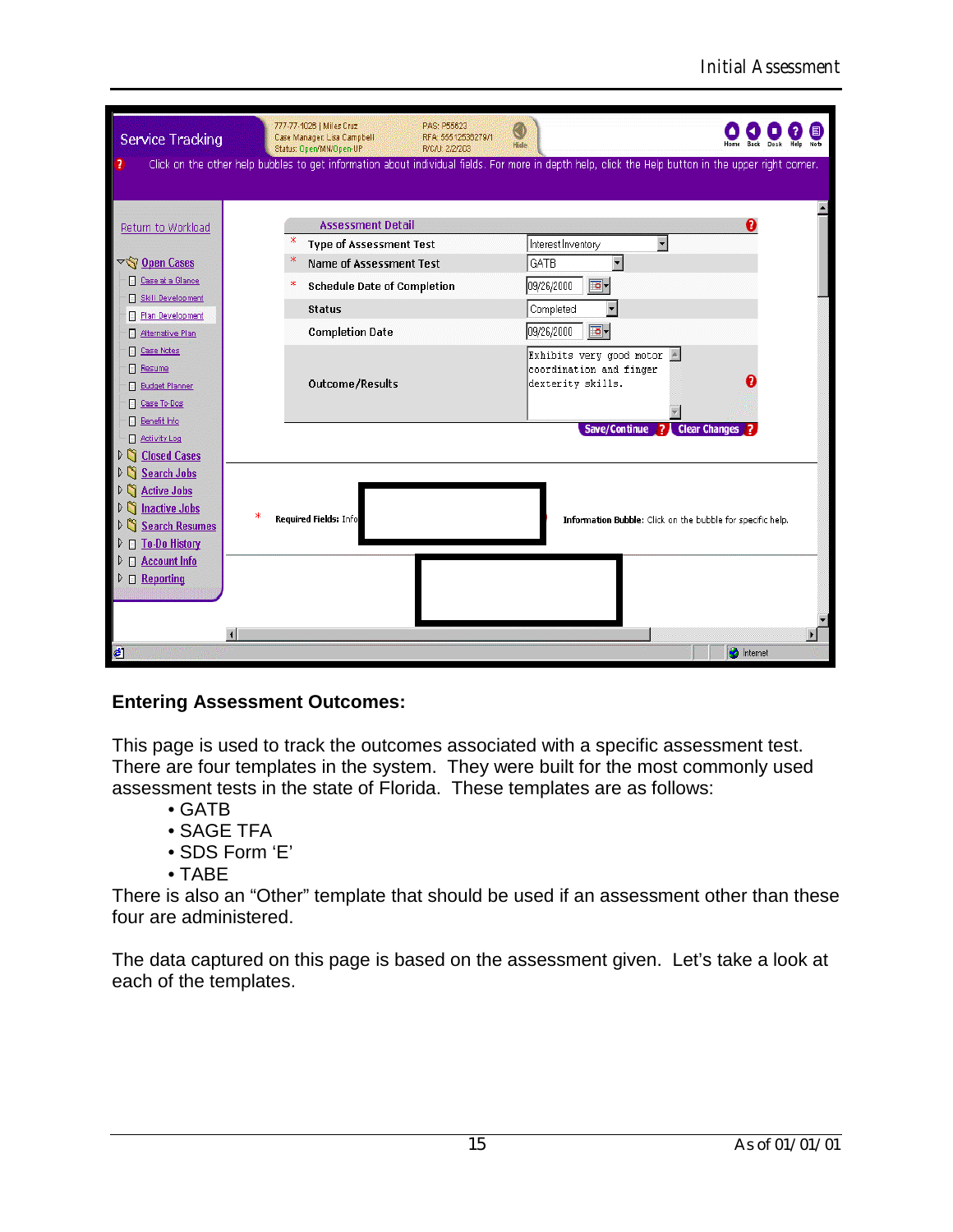| Service Tracking                                                                 | 777-77-1026   Miles Cruz<br>PAS: P55623<br>◉<br>Case Manager: Lisa Campbell<br>RFA: 55512536279/1<br>Hide<br>Desk<br>Status: Open/MN/Open-UP<br>R/C/U: 2/2/203    |  |
|----------------------------------------------------------------------------------|-------------------------------------------------------------------------------------------------------------------------------------------------------------------|--|
|                                                                                  | Click on the other help bubbles to get information about individual fields. For more in depth help, click the Help button in the upper right corner.              |  |
| Return to Workload                                                               | <b>General Aptitude Test Battery (GATB)</b><br>ଈ                                                                                                                  |  |
|                                                                                  | Aptitude<br>Level<br>Rating                                                                                                                                       |  |
| $\nabla$ Open Cases<br>Case at a Glance                                          | General Learning Ability<br> 2 <br>O Very High O High O Average C Low O Very Low                                                                                  |  |
| Skill Development<br>Plan Development<br><b>Alternative Plan</b>                 | $\sqrt{2}$<br>Verbal Aptitude<br>O Very High O High O Average C Low O Very Low                                                                                    |  |
| Case Notes<br>Resume<br>∏<br><b>Budget Planner</b>                               | $\sqrt{2}$<br>Numerical Aptitude<br>O Very High O High O Average C Low O Very Low                                                                                 |  |
| Case To-Dos<br>Benefit Info                                                      | $\sqrt{2}$<br>Spatial Aptitude<br>O Very High O High O Average C Low O Very Low<br>$\sqrt{3}$<br>Form Perception<br>O Very High O High C Average C Low O Very Low |  |
| Activity Log<br>Closed Cases<br>D.                                               | $\sqrt{3}$<br>Clerical Perception<br>O Very High O High C Average C Low O Very Low                                                                                |  |
| Search Jobs<br>▷ <u>△</u> Active Jobs<br>$\triangleright$ $\Box$ Inactive Jobs   | $\sqrt{5}$<br>Motor Coordination<br>C Very High C High C Average C Low C Very Low                                                                                 |  |
| <b>D</b> Search Resumes<br>$\triangleright$ $\Box$ To-Do History<br>D JPR Search | $\sqrt{5}$<br><b>Finger Dexterity</b><br>C Very High C High C Average C Low C Very Low                                                                            |  |
| $\triangleright$ $\square$ Account Info<br>$\triangleright$ $\Box$ Reporting     | $\sqrt{5}$<br>Manual Dexterity<br>C Very High C High C Average C Low C Very Low                                                                                   |  |
|                                                                                  | Save ? Clear Changes ?                                                                                                                                            |  |
| $\epsilon$                                                                       | <b>M</b> Internet                                                                                                                                                 |  |

### **Entering the Assessment Outcome for the GATB**

### **Associated Procedures: (Navigating from the Case Detail)**

**CLICK** the appropriate hyperlink under the Test Detail column

**SELECT** a status of 'Complete' from the status drop down list

**ENTER** any comments you may have regarding the customer's assessment in the Outcome/Results area (this is not the area to enter the scores though- that will come next)

**ENTER** the date that the assessment was completed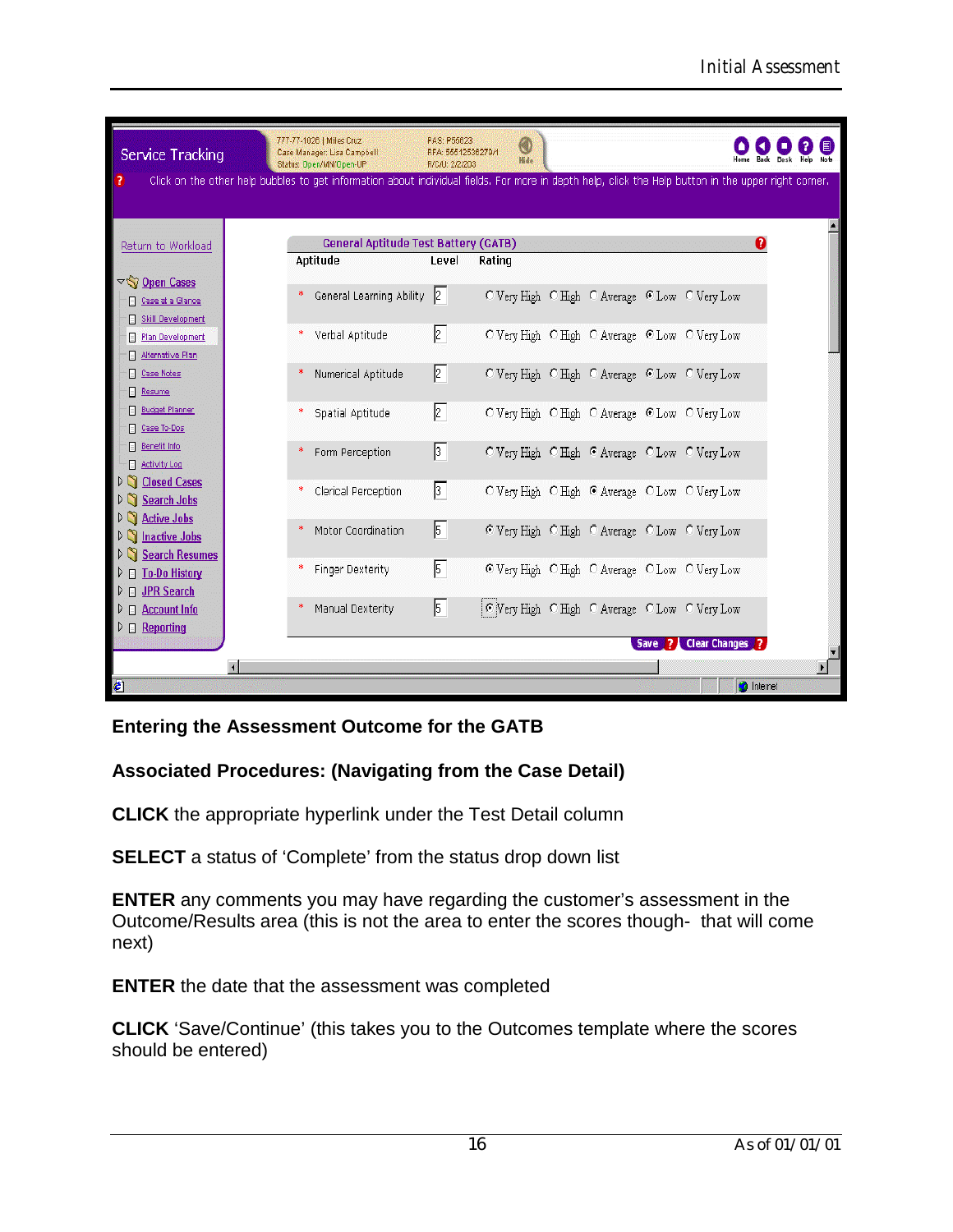| Service Tracking                              | 777-77-1026   Miles Cruz<br>Case Manager: Lisa Campbell<br>Status: Open/MN/Open-UP | PAS: P55623<br>J<br>RFA: 55512536279/1<br>Hide<br>R/C/U: 2/2/203 |                                                                                                                                                      |                      |
|-----------------------------------------------|------------------------------------------------------------------------------------|------------------------------------------------------------------|------------------------------------------------------------------------------------------------------------------------------------------------------|----------------------|
| - 7                                           |                                                                                    |                                                                  | Click on the other help bubbles to get information about individual fields. For more in depth help, click the Help button in the upper right corner. |                      |
|                                               |                                                                                    |                                                                  |                                                                                                                                                      |                      |
| Return to Workload                            |                                                                                    | <b>SAGE Temperament Factor Assessment (TFA)</b>                  |                                                                                                                                                      |                      |
|                                               | * Alone                                                                            | 15<br><b>Directing</b>                                           | 2<br>Expressing<br>*                                                                                                                                 |                      |
| ▽ Open Cases                                  | Influencing                                                                        | * Judgement                                                      | 5<br>People<br>*.                                                                                                                                    | 6                    |
| Case at a Glance<br>п                         | Repetitive                                                                         | *.<br><b>Stress</b>                                              | Tolerances<br>4<br>*.                                                                                                                                | 8                    |
| Skill Development                             | Under                                                                              | l3.<br>* variety                                                 |                                                                                                                                                      |                      |
| Plan Development<br>日.                        |                                                                                    |                                                                  | Counseling recommended                                                                                                                               |                      |
| Alternative Plan                              |                                                                                    |                                                                  |                                                                                                                                                      |                      |
| <b>El Case Notes</b>                          |                                                                                    | Please enter comment for scores over six.                        |                                                                                                                                                      |                      |
| П<br>Resume                                   |                                                                                    |                                                                  |                                                                                                                                                      |                      |
| <b>Budget Planner</b><br><b>D</b> Case To-Dos |                                                                                    |                                                                  | Save ?                                                                                                                                               | <b>Clear Changes</b> |
| Benefit Info                                  |                                                                                    |                                                                  |                                                                                                                                                      |                      |
| Activity Log                                  |                                                                                    |                                                                  |                                                                                                                                                      |                      |
| $\triangleright$ n<br><b>Closed Cases</b>     |                                                                                    |                                                                  |                                                                                                                                                      |                      |
| G<br><b>Search Jobs</b><br>$\triangleright$   |                                                                                    |                                                                  |                                                                                                                                                      |                      |
| G<br><b>Active Jobs</b><br>$\triangleright$   |                                                                                    |                                                                  |                                                                                                                                                      |                      |
| n<br>ж<br><b>Inactive Jobs</b>                | Required Fields: Information that is required.                                     | n                                                                | Information Bubble: Click on the bubble for specific help.                                                                                           |                      |
| <b>Search Resumes</b><br>n                    |                                                                                    |                                                                  |                                                                                                                                                      |                      |
| <b>To-Do History</b><br>$\Box$                |                                                                                    |                                                                  |                                                                                                                                                      |                      |
| <b>JPR Search</b><br>$\Box$                   |                                                                                    |                                                                  |                                                                                                                                                      |                      |
| $\Box$ Account Info                           |                                                                                    |                                                                  |                                                                                                                                                      |                      |
| $\triangleright$ $\Box$ Reporting             |                                                                                    |                                                                  |                                                                                                                                                      |                      |
|                                               |                                                                                    |                                                                  |                                                                                                                                                      |                      |
| Ø                                             |                                                                                    |                                                                  |                                                                                                                                                      | <b>C</b> Internet    |

**Entering the Assessment Outcome for the SAGE TFA**

# **Associated Procedures: (Navigating from the Case Detail)**

**CLICK** the appropriate hyperlink for under the Test Detail column

**SELECT** a status of 'Complete' from the status drop down list

**ENTER** any comments you may have regarding the customer's assessment in the Outcome/Results area (this is not the area to enter the scores though- that will come next)

**ENTER** the date that the assessment was completed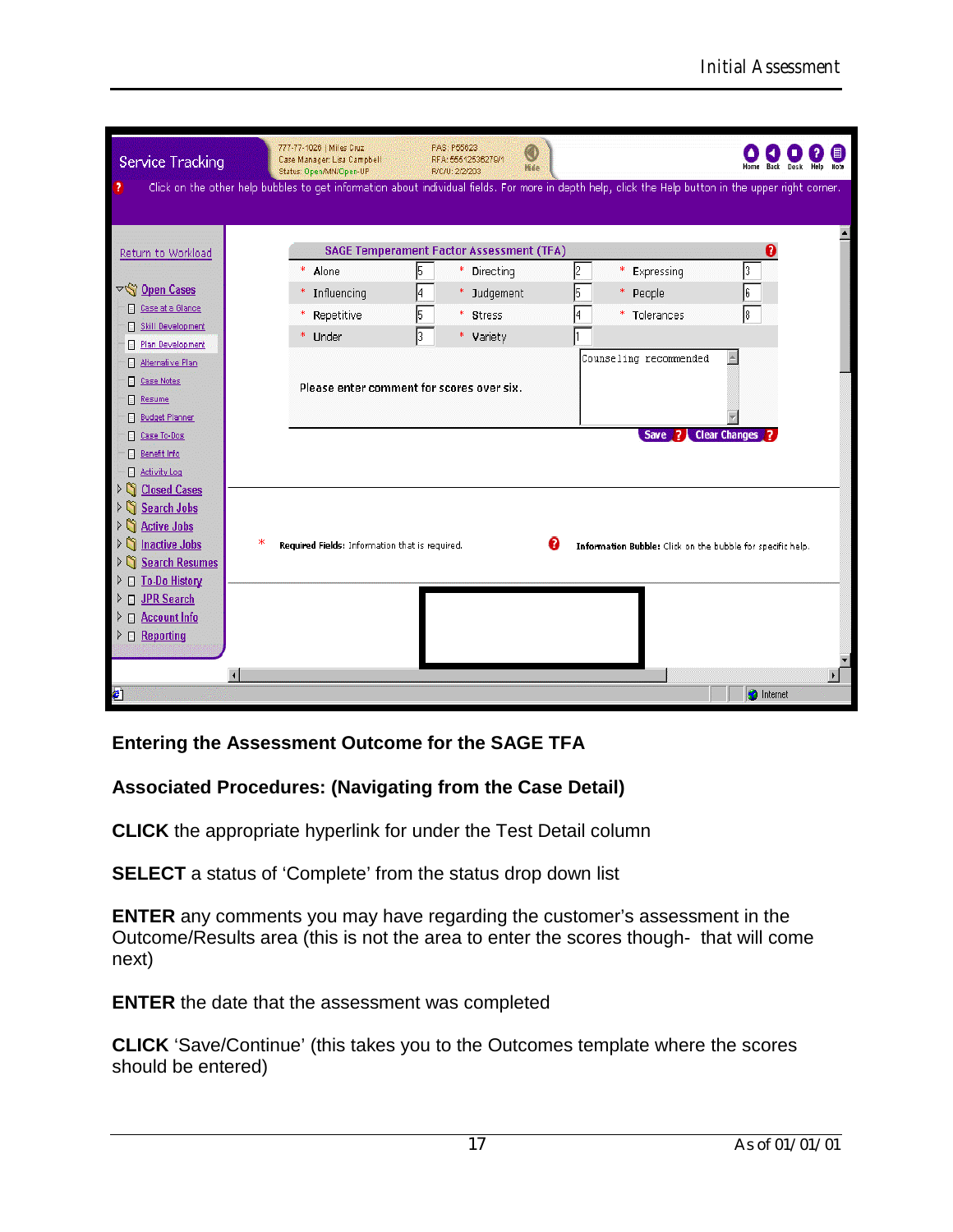| Service Tracking                                                                | 777-77-1026   Miles Cruz<br>Case Manager: Lisa Campbell<br>Status: Open/MN/Open-UP                                                                   | PAS: P55623<br>RFA: 55512536279/1<br>R/C/U: 2/2/203 | ◉<br>Hide         |              |                                                            | <b>Back</b>          | Help<br>Note<br>Desk |
|---------------------------------------------------------------------------------|------------------------------------------------------------------------------------------------------------------------------------------------------|-----------------------------------------------------|-------------------|--------------|------------------------------------------------------------|----------------------|----------------------|
| ?                                                                               | Click on the other help bubbles to get information about individual fields. For more in depth help, click the Help button in the upper right corner. |                                                     |                   |              |                                                            |                      |                      |
|                                                                                 |                                                                                                                                                      | Self-Directed Search (SDS)                          |                   |              |                                                            | ℯ                    |                      |
| Return to Workload                                                              | <b>Activities</b>                                                                                                                                    |                                                     |                   |              |                                                            |                      |                      |
| $\nabla \widehat{\mathbf{N}}$ Open Cases                                        | $R\sqrt{6}$                                                                                                                                          | $\sqrt{3}$                                          | $A$ <sup>4</sup>  | $s\sqrt{2}$  | $E\sqrt{9}$                                                | $c\sqrt{4}$          |                      |
| Case at a Glance<br>E                                                           | <b>Skills</b>                                                                                                                                        |                                                     |                   |              |                                                            |                      |                      |
| Skill Development<br>П<br>Plan Development                                      | $R$ <sup>11</sup>                                                                                                                                    | $1\sqrt{5}$                                         | $A \overline{6}$  | $s\sqrt{7}$  | $E\sqrt{8}$                                                | $c$ $\boxed{1}$      |                      |
| F<br>Alternative Plan<br>п                                                      | <b>Jobs</b>                                                                                                                                          |                                                     |                   |              |                                                            |                      |                      |
| <b>El Case Notes</b>                                                            | $R$ 2                                                                                                                                                | $1\sqrt{13}$                                        | $\overline{A}$ 22 | $s\sqrt{11}$ | $E\sqrt{4}$                                                | $c\sqrt{5}$          |                      |
| Π<br>Resume                                                                     | <b>Abilities</b>                                                                                                                                     |                                                     |                   |              |                                                            |                      |                      |
| <b>Budget Planner</b><br>Π<br>Case To-Dos                                       | $R\sqrt{6}$                                                                                                                                          | $1\sqrt{5}$                                         | $A\overline{6}$   | $s\sqrt{7}$  | $E\sqrt{8}$                                                | $c\sqrt{9}$          |                      |
| Benefit Info                                                                    |                                                                                                                                                      |                                                     |                   |              |                                                            |                      |                      |
| Activity Log<br>$\triangleright$<br><b>Closed Cases</b>                         | <b>Total</b><br>$R$ 25                                                                                                                               | $I$ 26                                              | $\mathsf{A}$ 38   | $s$ 27       | $E$ 29                                                     | c 19                 |                      |
| $\mathcal{N}$<br><b>Search Jobs</b>                                             |                                                                                                                                                      |                                                     |                   |              |                                                            |                      |                      |
| $\mathcal{D}(\mathcal{A})$<br><b>Active Jobs</b>                                | Score                                                                                                                                                | <b>SEC</b>                                          |                   |              |                                                            |                      |                      |
| $\mathcal{N}$<br><b>Inactive Jobs</b><br>$\mathcal{N}$<br><b>Search Resumes</b> |                                                                                                                                                      |                                                     |                   | Add          | <b>2</b> Save<br>- 21                                      | <b>Clear Changes</b> |                      |
| $\triangleright$ $\Box$ To-Do History                                           |                                                                                                                                                      |                                                     |                   |              |                                                            |                      |                      |
| <b>JPR Search</b><br>D.<br>$\Box$                                               |                                                                                                                                                      |                                                     |                   |              |                                                            |                      |                      |
| <b>Account Info</b><br>D.<br>$\Box$<br>$\triangleright$ $\sqcap$ Reporting      |                                                                                                                                                      |                                                     |                   |              |                                                            |                      |                      |
|                                                                                 | ж<br>Required Fields: Information that is required.                                                                                                  |                                                     |                   | Q            | Information Bubble: Click on the bubble for specific help. |                      |                      |
|                                                                                 | $\overline{\mathbf{A}}$                                                                                                                              |                                                     |                   |              |                                                            |                      | $\mathbf{F}$         |
| €                                                                               |                                                                                                                                                      |                                                     |                   |              |                                                            | <b>O</b> Internet    |                      |

### **Entering the Assessment Outcome for the SDS Form 'E'**

### **Associated Procedures: (Navigating from the Case Detail)**

**CLICK** the appropriate hyperlink under the Test Detail column

**SELECT** a status of 'Complete' from the status drop down list

**ENTER** any general comments you may have regarding the customer's assessment in the Outcome/Results area (this is not the area to enter the scores)

**ENTER** the date that the assessment was completed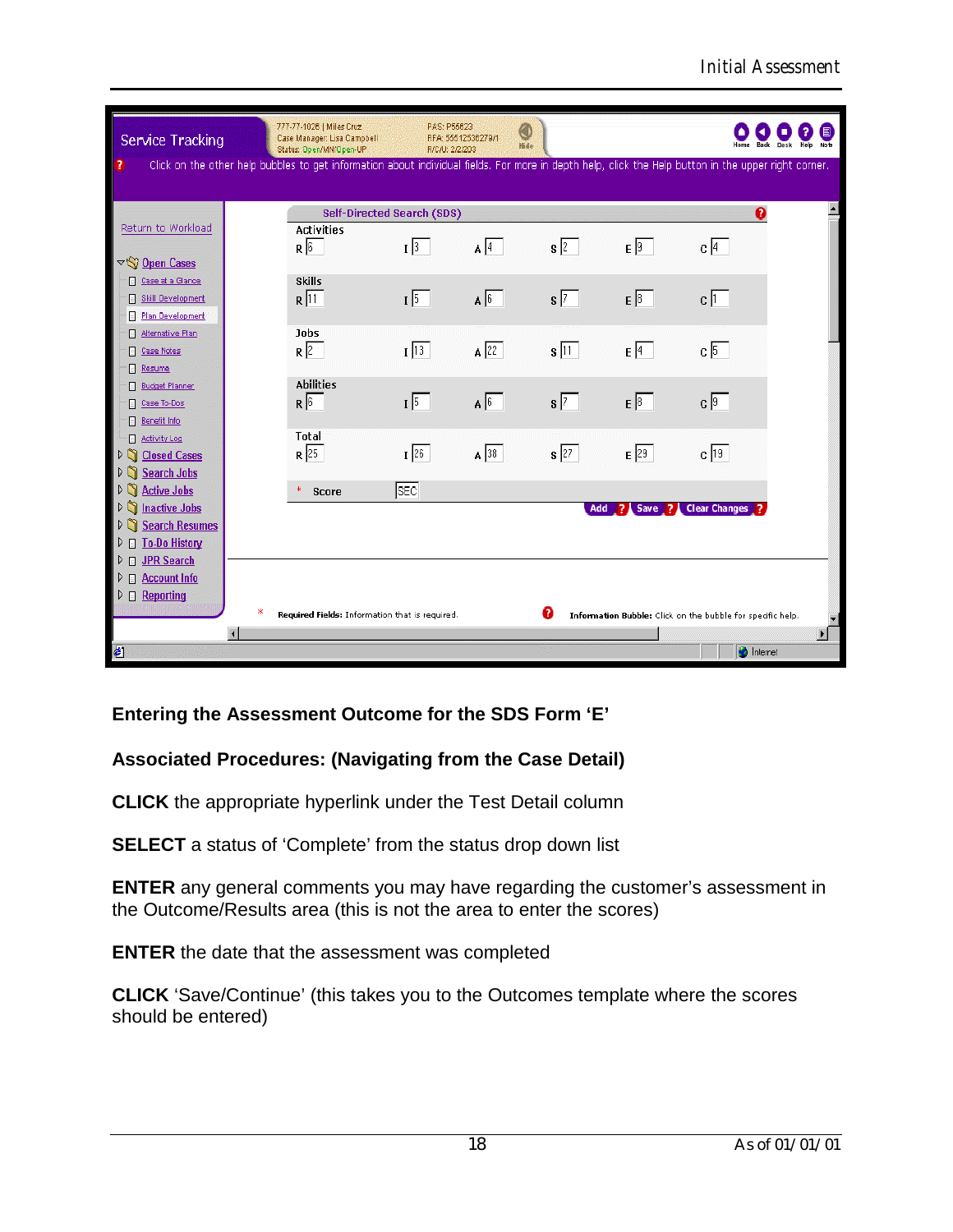| Service Tracking                                  | 777-77-1026   Miles Cruz<br>Case Manager: Lisa Campbell<br>Status: Open/MN/Open-UP                                                                   | PAS: P55623<br>RFA: 55512536279/1<br>R/C/U: 2/2/203 | C<br>Hide                         |                                                            |  |
|---------------------------------------------------|------------------------------------------------------------------------------------------------------------------------------------------------------|-----------------------------------------------------|-----------------------------------|------------------------------------------------------------|--|
| ?                                                 | Click on the other help bubbles to get information about individual fields. For more in depth help, click the Help button in the upper right corner. |                                                     |                                   |                                                            |  |
|                                                   |                                                                                                                                                      |                                                     |                                   |                                                            |  |
| Return to Workload                                | <b>TABE Tests</b><br>$\overline{\phantom{a}}$                                                                                                        | Song <sup>0</sup>                                   |                                   |                                                            |  |
|                                                   | Sort by: Test Type                                                                                                                                   |                                                     |                                   |                                                            |  |
| $\nabla$ Open Cases<br>Case at a Glance           | <b>Test Type</b>                                                                                                                                     | <b>Stanine</b>                                      | Grade Eqiuv                       | Score                                                      |  |
| Skill Development                                 | <b>TF5ML</b>                                                                                                                                         | 5                                                   | 7.6                               | 86                                                         |  |
| <b>Film Development</b>                           | <b>TF5MM</b>                                                                                                                                         | 5                                                   | 6.7                               | 71                                                         |  |
| Alternative Plan<br>Π                             | <b>TF5MR</b>                                                                                                                                         | 7                                                   | 12.9                              | 122                                                        |  |
| <b>Case Notes</b>                                 | Add/Edit TABE Test                                                                                                                                   |                                                     |                                   |                                                            |  |
| ▣<br>Resume                                       | <b>Test Type</b>                                                                                                                                     |                                                     | Form 5 Medium - Language/Spelling | $\vert \cdot \vert$                                        |  |
| <b>Budget Planner</b><br>Π                        |                                                                                                                                                      |                                                     |                                   |                                                            |  |
| <b>Case To-Dos</b>                                | <b>Stanine</b>                                                                                                                                       |                                                     | 86                                |                                                            |  |
| <b>Benefit Info</b>                               | <b>Grade Equivalency</b>                                                                                                                             |                                                     | 7.6                               |                                                            |  |
| Activity Log<br>Π                                 | Score                                                                                                                                                |                                                     | 86                                |                                                            |  |
| $\mathcal{D}(\mathcal{C})$<br><b>Closed Cases</b> |                                                                                                                                                      |                                                     |                                   | Save ? Clear Changes ? Cancel ?                            |  |
| <b>Search Jobs</b><br>D<br>G                      |                                                                                                                                                      |                                                     |                                   |                                                            |  |
| <b>Active Jobs</b><br>$\triangleright$<br>n       |                                                                                                                                                      |                                                     |                                   |                                                            |  |
| n<br><b>Inactive Jobs</b><br>D                    |                                                                                                                                                      |                                                     |                                   |                                                            |  |
| <b>Search Resumes</b><br>n<br>D.                  |                                                                                                                                                      |                                                     |                                   |                                                            |  |
| D To-Do History<br>D.                             | ж<br>Required Fields: Information that is required.                                                                                                  |                                                     | a                                 | Information Bubble: Click on the bubble for specific help. |  |
| ▷ □ JPR Search                                    |                                                                                                                                                      |                                                     |                                   |                                                            |  |
| Account Info<br>D.                                |                                                                                                                                                      |                                                     |                                   |                                                            |  |
| $\triangleright$ $\Box$ Reporting                 |                                                                                                                                                      |                                                     |                                   |                                                            |  |
|                                                   |                                                                                                                                                      |                                                     |                                   |                                                            |  |
|                                                   | F                                                                                                                                                    |                                                     |                                   |                                                            |  |
| €                                                 |                                                                                                                                                      |                                                     |                                   | <b>O</b> Internet                                          |  |

### **Entering the Assessment Outcome for the TABE**

### **Associated Procedures: (Navigating from the Case Detail)**

**CLICK** the appropriate hyperlink under the Test Detail column

**SELECT** a status of 'Complete' from the status drop down list

**ENTER** any comments you may have regarding the customer's assessment in the Outcome/Results area (this is not the area to enter the scores)

**ENTER** the date that the assessment was completed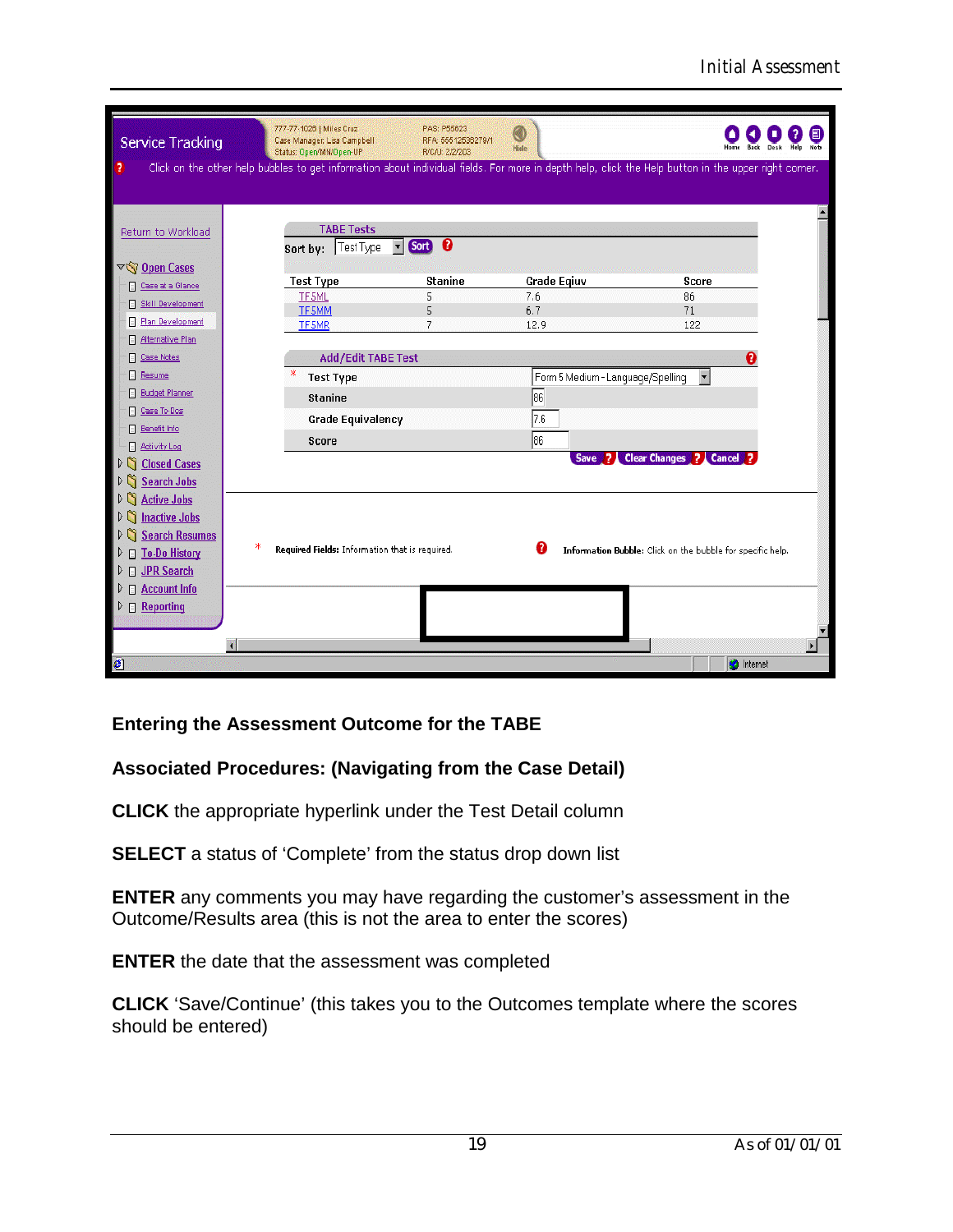| Service Tracking<br>?                                                                                  | 777-77-1026   Miles Cruz<br>PAS: P55623<br>O<br>Case Manager: Lisa Campbell<br>RFA: 55512536279/1<br>Hide<br>Status: Open/MN/Open-UP<br>R/C/U: 2/2/203<br>Click on the other help bubbles to get information about individual fields. For more in depth help, click the Help button in the upper right corner. | <b>Back</b><br>Help<br>Desk                                     |
|--------------------------------------------------------------------------------------------------------|----------------------------------------------------------------------------------------------------------------------------------------------------------------------------------------------------------------------------------------------------------------------------------------------------------------|-----------------------------------------------------------------|
| Return to Workload                                                                                     | Other<br>Ж                                                                                                                                                                                                                                                                                                     | Q                                                               |
| $\nabla \widehat{\mathbb{Q}}$ Open Cases<br>Case at a Glance<br>Skill Development                      | <b>Name of Assessment Test</b><br>ж<br><b>Results</b>                                                                                                                                                                                                                                                          | NATB<br>Miles need to improve<br>his listening skills.          |
| <b>Plan Development</b><br>E.<br>Alternative Plan<br>E<br><b>Case Notes</b><br>Ω<br>Resume             |                                                                                                                                                                                                                                                                                                                | Save ? Clear Changes                                            |
| <b>Budget Planner</b><br>Π<br>Case To-Dos<br>Benefit Info<br>п<br>Activity Log<br>D Closed Cases       | ж<br>Required Fields: Information that is required.                                                                                                                                                                                                                                                            | ø<br>Information Bubble: Click on the bubble for specific help. |
| <b>D</b> Search Jobs<br>▷ △ Active Jobs<br>ÞΠ<br><b>Inactive Jobs</b>                                  |                                                                                                                                                                                                                                                                                                                |                                                                 |
| <b>Search Resumes</b><br>$\frac{1}{2}$<br>▷ □ To-Do History<br>□ JPR Search<br>D.<br>Account Info<br>▷ |                                                                                                                                                                                                                                                                                                                |                                                                 |
| $\triangleright$ $\Box$ Reporting<br>C                                                                 |                                                                                                                                                                                                                                                                                                                | <b>O</b> Internet                                               |

**Using the "Other" template to enter Assessment Outcome**

### **Associated Procedures: (Navigating from the Case Detail)**

**CLICK** the appropriate hyperlink under the Test Detail column

**SELECT** a status of 'Complete' from the status drop down list

**ENTER** any comments you may have regarding the customer's assessment in the Outcome/Results area (this is not the area to enter the scores)

**ENTER** the date that the assessment was completed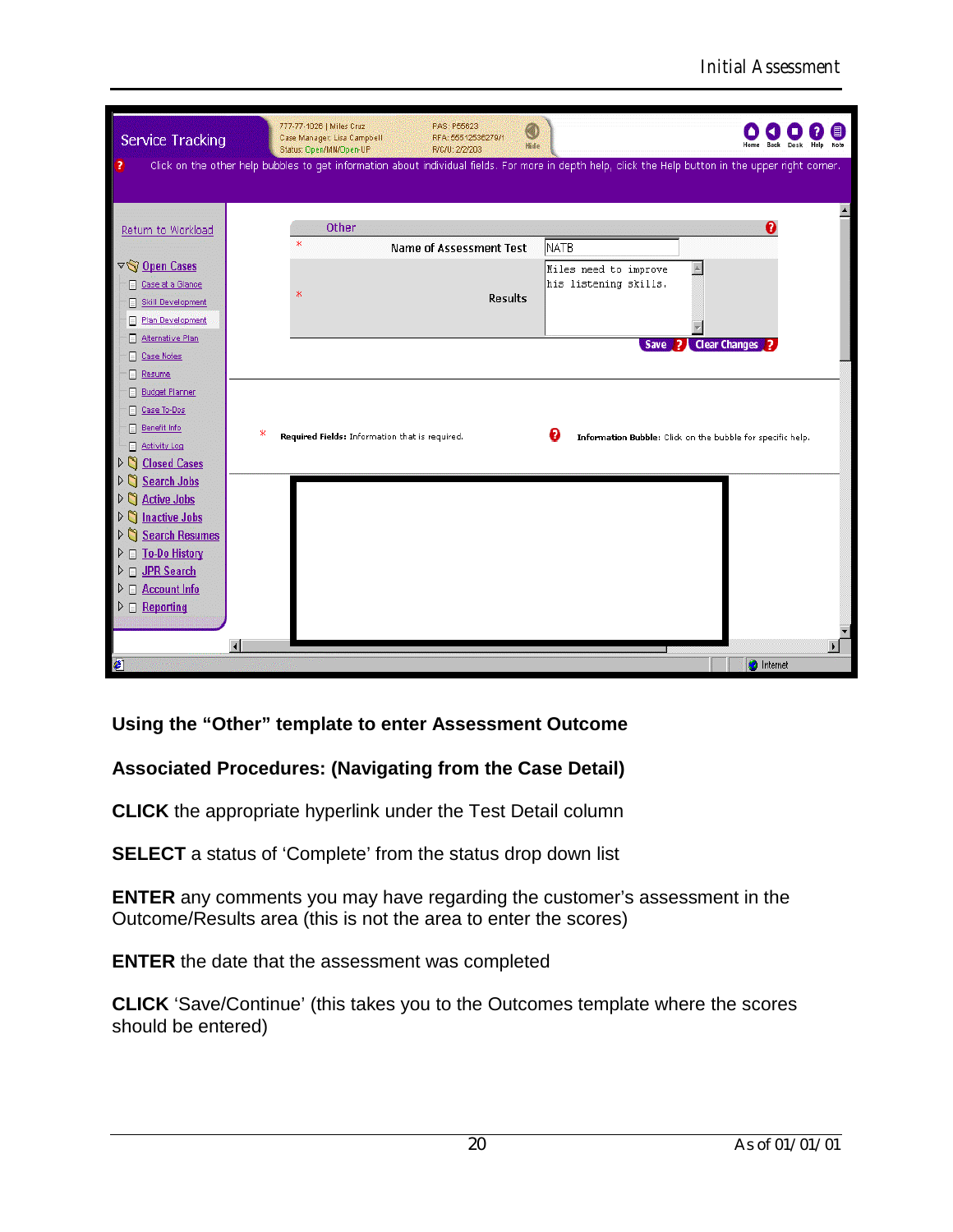| MyFlorida                                                                             | <b>Tracking Services, Training, Activities and Employment</b>                   |
|---------------------------------------------------------------------------------------|---------------------------------------------------------------------------------|
| <b>WAGES MIS</b>                                                                      | OSST                                                                            |
| • With the exception of<br>child care, all are tracked<br>on the SVC screen           | • Separate screens to capture<br>and summarize each type of<br>information      |
| • Not a clear delineation<br>between services, training,<br>activities and employment | • Clear delineation between<br>services, training, activities and<br>employment |

### **Tracking Services, Training, Activities and Employment**

Before we move on to tracking customer services, it's important to understand how tracking services, training, activities and employment in WAGES MIS is different from tracking services, training, activities and employment in OSST.

OSST has an area for Supportive Services, an area for Skill Development (includes Training and Activities) and an area for Placements (employment). You are able to navigate to tabs for each of these areas on the Case Detail.

The reason behind the distinction between services, training, activities and employment is to "call things what they are." For example, penalties are no longer something that is tracked on the Services page. Instead, penalties have its own tab on the Case Detail under the 'Alternative Plans' tab.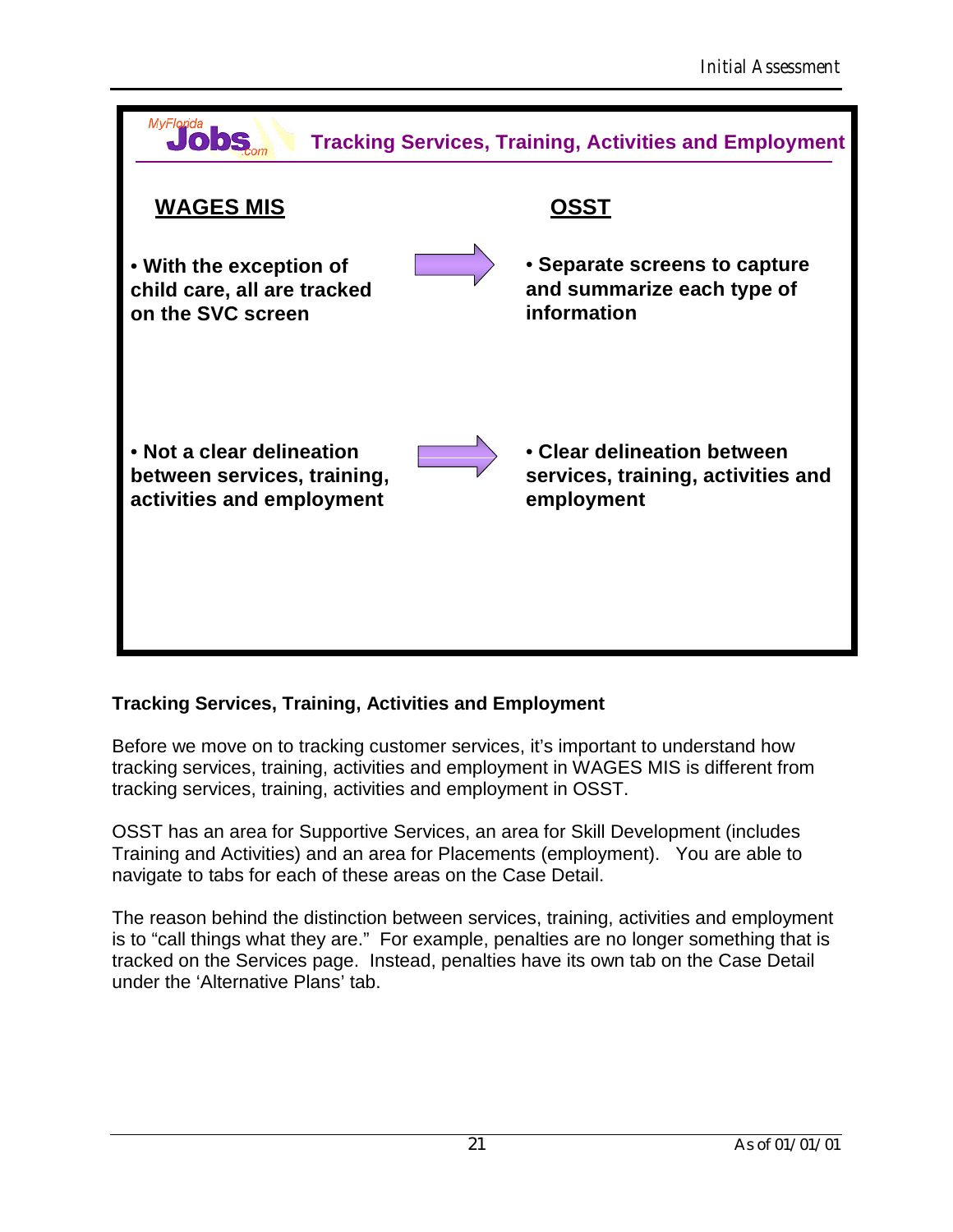| <b>Service Tracking</b>                                                                   | 777-77-1026   Miles Cruz<br>Case Manager: Lisa Campbell<br>Status: Open/MN/Open-UP                                                                   | PAS: P55623<br>RFA: 55512536279/1<br>R/C/U: 2/2/203 | 0<br>Hide       |                                                                  |                           |                                                                       |  |  |  |
|-------------------------------------------------------------------------------------------|------------------------------------------------------------------------------------------------------------------------------------------------------|-----------------------------------------------------|-----------------|------------------------------------------------------------------|---------------------------|-----------------------------------------------------------------------|--|--|--|
| ?                                                                                         | Click on the other help bubbles to get information about individual fields. For more in depth help, click the Help button in the upper right corner. |                                                     |                 |                                                                  |                           |                                                                       |  |  |  |
| Return to Workload                                                                        | <b>Plan Development</b><br><b>Case at a Glance</b><br><b>Skill Development</b><br><b>Alternative Plan</b><br><b>Case Detail for Miles Cruz</b>       |                                                     |                 |                                                                  |                           |                                                                       |  |  |  |
| $\nabla \setminus \Omega$ Open Cases<br>Case at a Glance<br><b>Skill Development</b><br>⊓ | <b>Service Plan</b><br>❸<br><b>Sort</b><br>Service Type  <br>Sort by:                                                                                |                                                     |                 |                                                                  |                           |                                                                       |  |  |  |
| Plan Development<br>Alternative Plan<br>E<br><b>Case Notes</b>                            | <b>Service Type</b>                                                                                                                                  | <b>Start Date</b>                                   | <b>End Date</b> | <b>Status</b>                                                    | <b>Days Enrolled</b>      | <b>Total Cost</b>                                                     |  |  |  |
| Resume<br><b>Budget Planner</b><br>Case To-Dos                                            | Bootstrap<br>Welfare Transition Child Care<br>Service Budget: \$<br>0.00                                                                             | 09/07/00<br>Unknown                                 | Present         | IN PROGRESS<br>IN PROGRESS<br>Available Budget: - 70.00          | 104<br>0                  | \$50.00<br>\$0.00<br>Dollars Spent: 70.00<br>Show All ? Add           |  |  |  |
| Benefit Info<br>Π<br><b>Activity Log</b><br>F.                                            | <b>Job History/Placements</b><br>Sort<br>Job Title<br>Sort by:                                                                                       | 0                                                   |                 |                                                                  |                           |                                                                       |  |  |  |
| ۱ñ<br><b>Closed Cases</b><br><b>Search Jobs</b><br><b>Active Jobs</b><br>ÞΠ               | <b>Job Title</b><br>Employer<br>Seminole Trading Po<br>Cashier                                                                                       | <b>Start Date</b><br>10/02/00                       |                 | <b>End Date</b><br>Present                                       | Days Worked<br>79         | Follow-up<br>Follow-up<br>Show All ? Add                              |  |  |  |
| <b>Inactive Jobs</b><br>$\mathcal{N}$<br>Search Resumes<br><b>To-Do History</b><br>П.     | <b>Skill Development</b><br>0<br>Activity  <br><b>Sort</b><br>Sort by:                                                                               |                                                     |                 |                                                                  |                           |                                                                       |  |  |  |
| <b>D</b> JPR Search<br>D.<br>$\Box$ Account Info<br><b>E</b> Reporting<br>▷               | Activity<br>Vocational Training (Primary)<br><b>Activity Budget: \$</b><br>0.00                                                                      | <b>Start Date</b><br>Unknown                        | <b>End Date</b> | <b>Status</b><br><b>IN PROGRESS</b><br>Available Budget: - 50.00 | <b>Days Enrolled</b><br>n | <b>Total Cost</b><br>\$0.00<br>Dollars Spent: 50.00<br>Show All ? Add |  |  |  |
|                                                                                           | €                                                                                                                                                    |                                                     |                 |                                                                  |                           |                                                                       |  |  |  |

### **Using the Services Pages:**

The Service Plan provides you with a starting point to do several things, including:

- •Adding a Service budget amount for a customer
- •Adding a new service provider
- •Searching for a service provider (and sort your search results)
- •Recording an outcome for a service

The next series of pages will take you through the procedures of how to perform each of these actions. Once services have been added to the customer's case, the Service Plan provides a view of the customer's service history (in progress and completed), including:

- The service type
- •The start date of the service
- •The end date of the service
- •The status of the service
- •The number of days enrolled in the service
- •The total cost of the service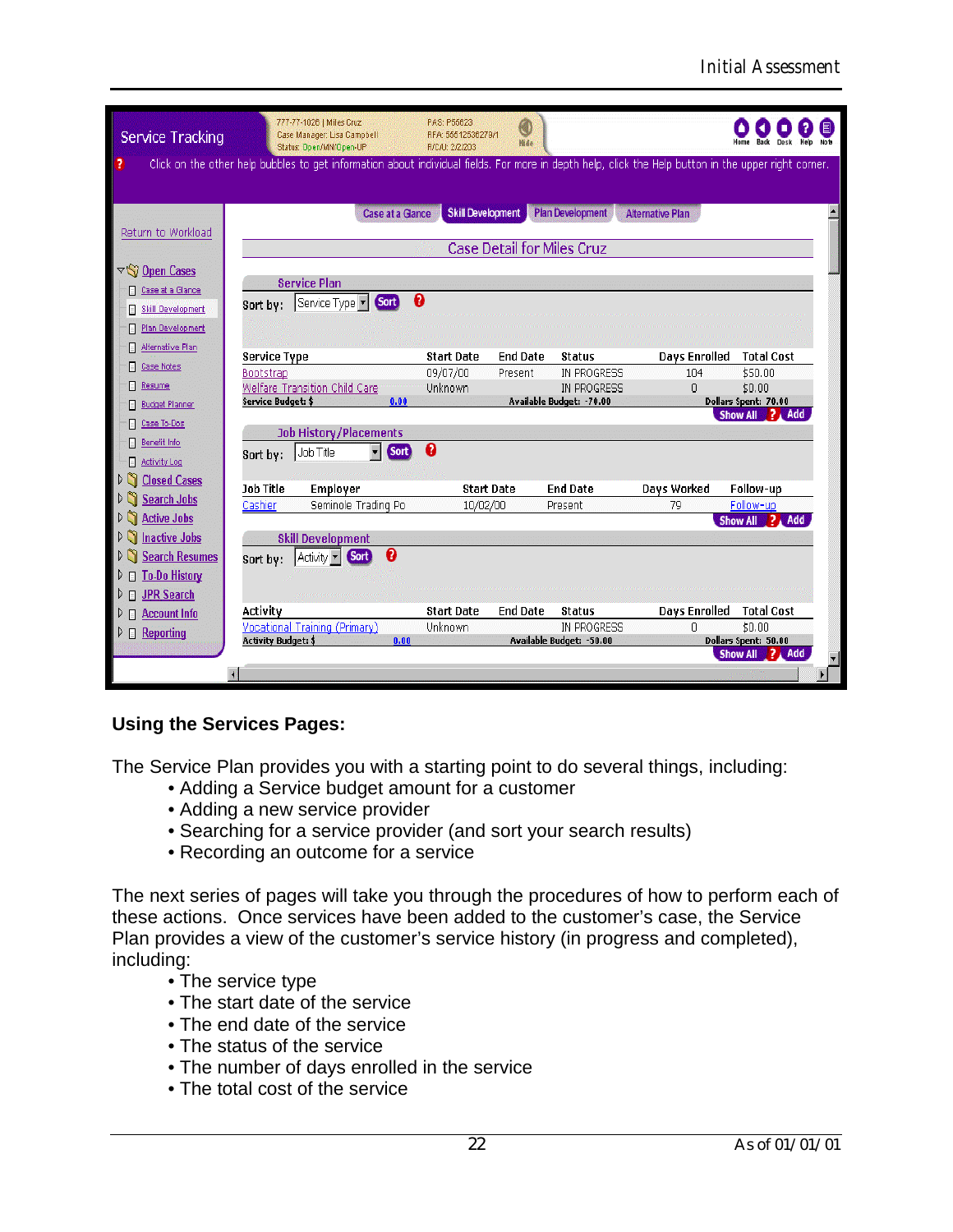

### **Adding a Provider**

### **Associated Procedures: (Navigating from the Case Detail)**

#### I. Add a Provider

**CLICK** the 'Skill Development' tab on the Case Detail

**CLICK** 'Add' on the Service Plan tab to begin

**CLICK** the 'search' tab to locate a provider

**CLICK** the 'Add Provider' tab located at the bottom of the search results on the 'Provider Search' results page.

**ENTER** the provider's phone number

**CLICK** the check box to indicate the addition of a 'Service Provider' (This action performs a check within the database to ensure that this provider isn't already listed)

**CLICK** 'Continue'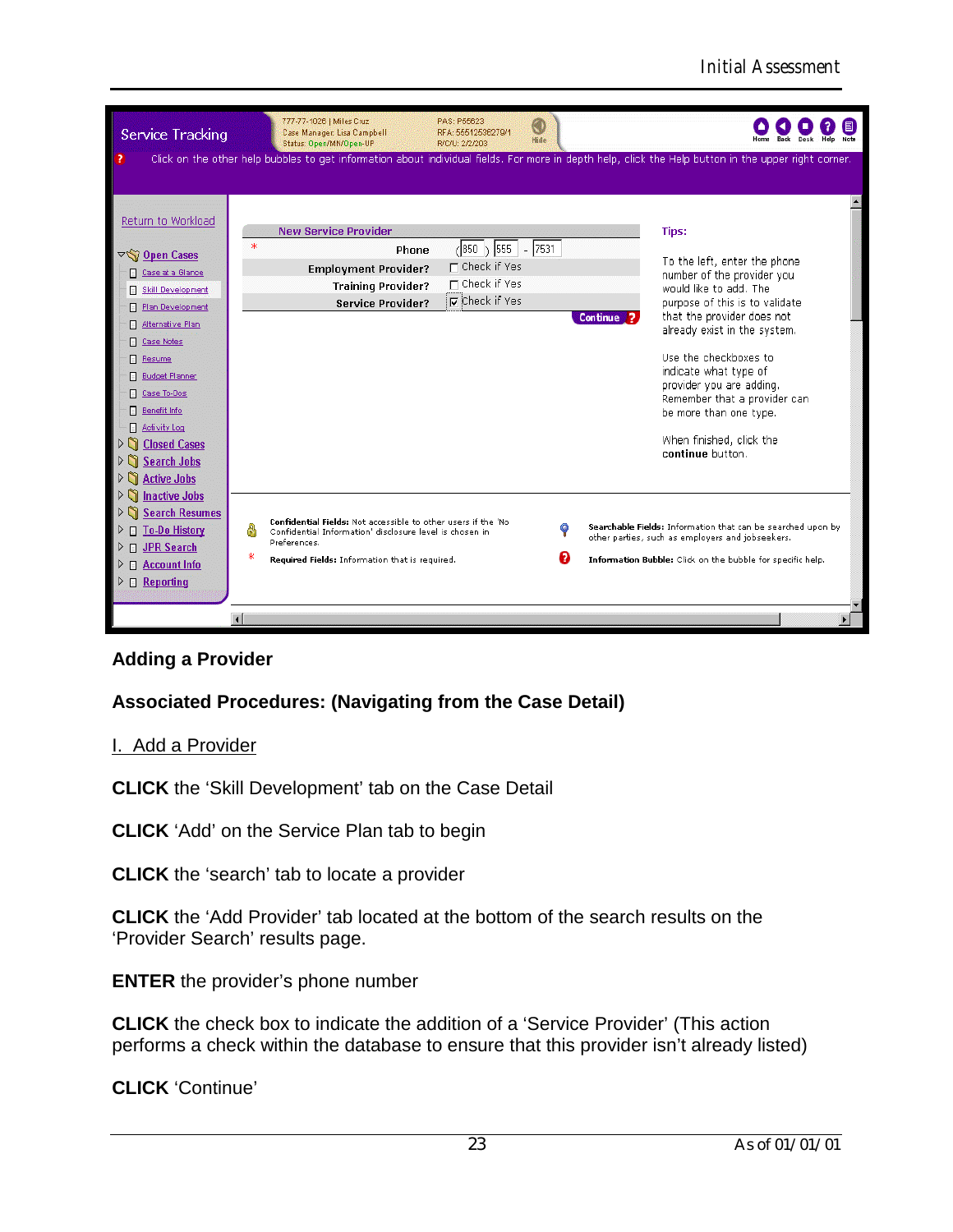| <b>Service Tracking</b>                                                                                                                                                                                                                                                                                                                                                                                                                         | 777-77-1026   Miles Cruz<br>Case Manager: Lisa Campbell<br>Status: Open/MN/Open-UP                                                                                                                                                                                                                                                         | PAS: P55623<br>◉<br>RFA: 55512536279/1<br>Hide<br>R/C/U: 2/2/203                                                                                                                                                                                                                                                                                                       |                                                                                                                                                                                                                                            |
|-------------------------------------------------------------------------------------------------------------------------------------------------------------------------------------------------------------------------------------------------------------------------------------------------------------------------------------------------------------------------------------------------------------------------------------------------|--------------------------------------------------------------------------------------------------------------------------------------------------------------------------------------------------------------------------------------------------------------------------------------------------------------------------------------------|------------------------------------------------------------------------------------------------------------------------------------------------------------------------------------------------------------------------------------------------------------------------------------------------------------------------------------------------------------------------|--------------------------------------------------------------------------------------------------------------------------------------------------------------------------------------------------------------------------------------------|
|                                                                                                                                                                                                                                                                                                                                                                                                                                                 | Click on the other help bubbles to get information about individual fields. For more in depth help, click the Help button in the upper right corner.                                                                                                                                                                                       |                                                                                                                                                                                                                                                                                                                                                                        |                                                                                                                                                                                                                                            |
| Return to Workload<br>▽ Open Cases<br>Case at a Glance<br>Skill Development<br><b>Plan Development</b><br>Alternative Plan<br>Case Notes<br>Resume<br><b>Budget Planner</b><br>Case To-Dos<br>Benefit Info<br>Activity Log<br>G<br><b>Closed Cases</b><br><b>Search Jobs</b><br>G<br><b>Active Jobs</b><br>g<br><b>Inactive Jobs</b><br>g<br><b>Search Resumes</b><br>□ To-Do History<br>▷ □ JPR Search<br>□ Account Info<br>$D \Box$ Reporting | <b>New Service Provider</b><br>$\ast$<br>Name<br>$\ast$<br><b>Address</b><br>Address<br>ж<br>City<br>ж<br>County<br>ж<br><b>State</b><br>Ж<br>Zip<br><b>FEID Number</b><br>Ж<br>Phone<br>Fax<br>Website<br>Contact<br>Title<br>eMail<br><b>Contract Number</b><br><b>Service Information</b><br>Program Cost<br><b>Program Description</b> | <b>ACME</b> Child Daycare Center<br>311 Main ST<br><b>STE 113</b><br>Anywhere<br>Orange<br>Florida<br>$- 4321$<br>77777<br>777264777<br>$-7531$<br>$(850 \t)$ 555<br>$-1357$<br>7850 \ 555<br>www.acmechildcare.com<br>Uane Childs<br><b>Owner</b><br>ichilds@myemail.com<br>7771234<br>50.00<br>Basic Child Care<br>A.<br>services children ages<br>6mos to 5yrs old. | Tips:<br>To the left, enter the detailed<br>information on the selected<br>training provider.<br>For changes in address<br>information, simply type the<br>correct information in the<br>form.<br>When finished, click the save<br>button. |
|                                                                                                                                                                                                                                                                                                                                                                                                                                                 |                                                                                                                                                                                                                                                                                                                                            |                                                                                                                                                                                                                                                                                                                                                                        |                                                                                                                                                                                                                                            |
|                                                                                                                                                                                                                                                                                                                                                                                                                                                 |                                                                                                                                                                                                                                                                                                                                            | Save ? Cancel ?                                                                                                                                                                                                                                                                                                                                                        |                                                                                                                                                                                                                                            |
|                                                                                                                                                                                                                                                                                                                                                                                                                                                 |                                                                                                                                                                                                                                                                                                                                            |                                                                                                                                                                                                                                                                                                                                                                        |                                                                                                                                                                                                                                            |

### **ENTER** the provider's name

**ENTER** the provider's address (city, county, state and zip)

**ENTER** (if available) the provider's FEID number, website address, contact person, contact's phone number and e-mail, and the related contract number

**ENTER** (if available) the program cost and a program description for that provider

**CLICK** 'Save'

### **Helpful Tip:**

**Tip1:** A provider may also be added by clicking one of the 'Add a new provider of services, training or employment' links on the OSST Desktop.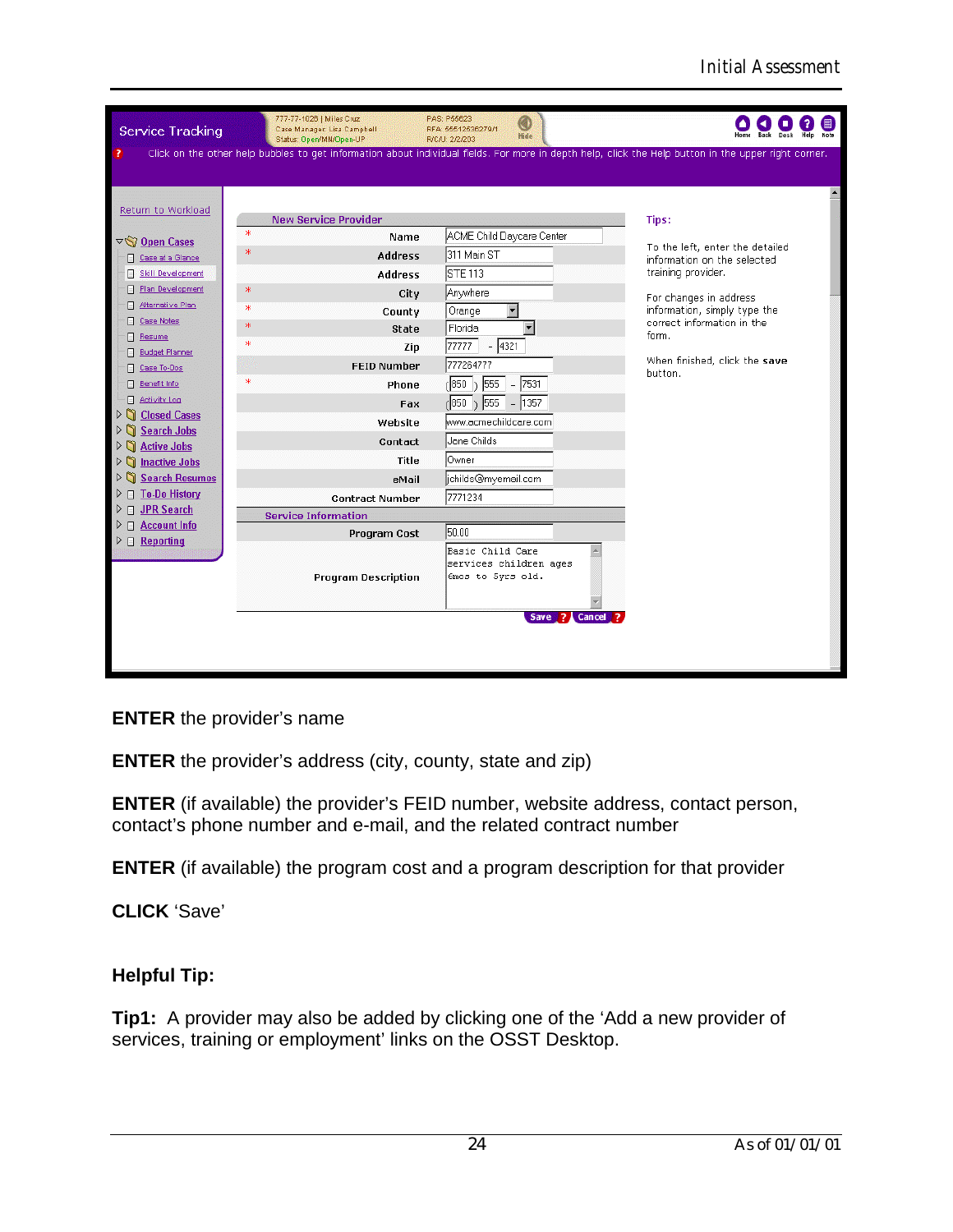| <b>Budget Information - Microsoft Internet Explorer</b>          |              |  |
|------------------------------------------------------------------|--------------|--|
| <b>Miles Cruz's Service Budget</b><br>Allocated Service Budget : | 500.00<br>\$ |  |
| Service Dollars Spent :                                          | 10.00        |  |
| Current Available Budget :<br><b>Save</b>                        | 500.00<br>\$ |  |
|                                                                  |              |  |

### II. Add a Service Budget Amount for a Customer

**CLICK** the 'Skill Development' tab on the Case Detail

**CLICK** the hyperlink for the Service Budget found on the Service Plan

**ENTER** the budgeted supportive service dollar amount allocated to that customer in the Service Budget field

**CLICK** 'Save'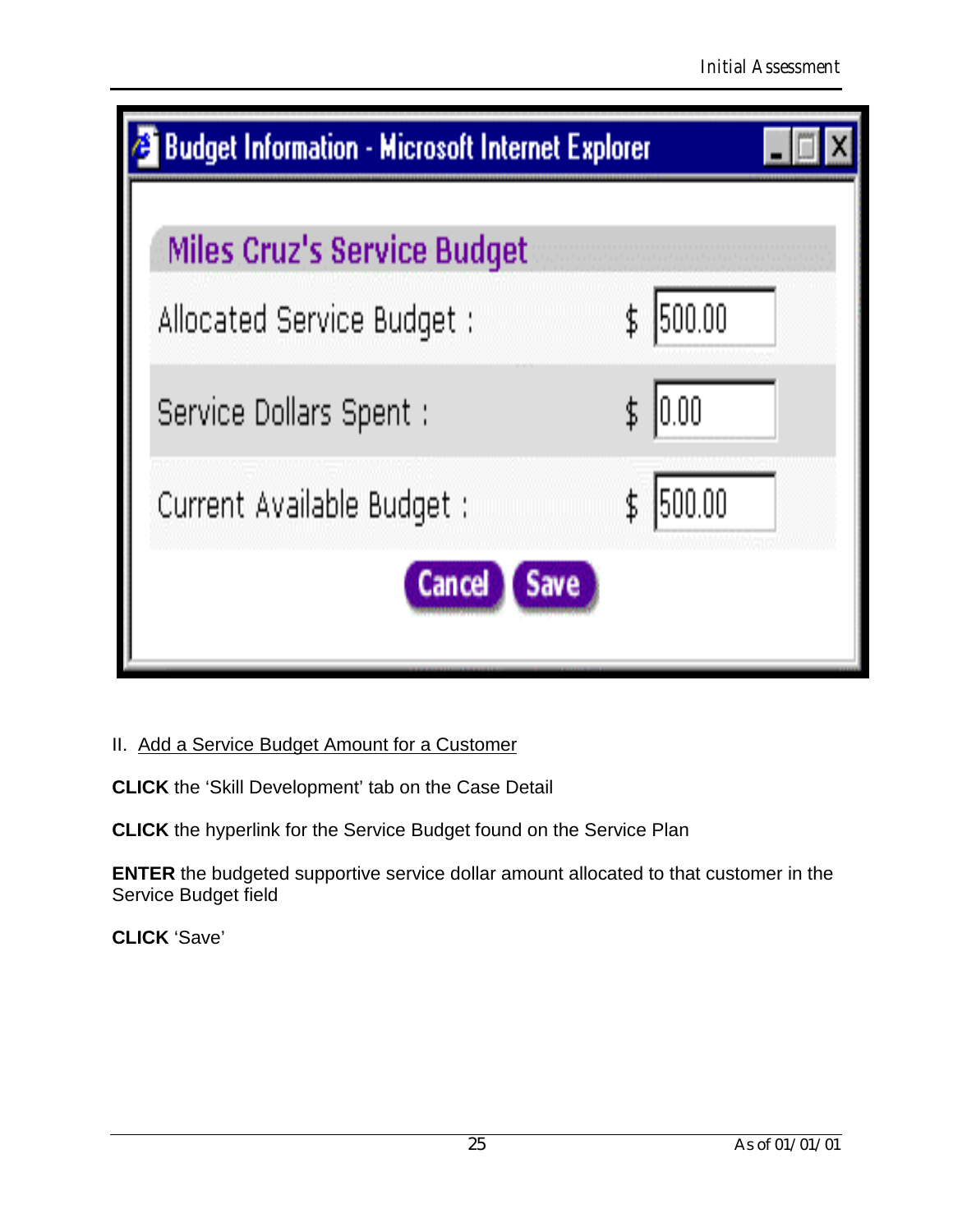| Service Tracking<br>7                                            | 777-77-1026   Miles Cruz<br>PAS: P55623<br>0<br>Case Manager: Lisa Campbell<br>RFA: 55512536279/1<br>Hide<br>Status: Open/MN/Open-UP<br>R/C/U: 2/2/203<br>Click on the other help bubbles to get information about individual fields. For more in depth help, click the Help button in the upper right corner. |  |
|------------------------------------------------------------------|----------------------------------------------------------------------------------------------------------------------------------------------------------------------------------------------------------------------------------------------------------------------------------------------------------------|--|
| Return to Workload                                               | <b>Provider Search</b>                                                                                                                                                                                                                                                                                         |  |
| $\nabla \bigotimes$ Open Cases                                   | Select criteria and click 'Search' to display ]                                                                                                                                                                                                                                                                |  |
| Case at a Glance                                                 | <b>Provider Name Begins With</b><br> ac                                                                                                                                                                                                                                                                        |  |
| Skill Development<br>⊓                                           | <b>ZIP Code Begins With</b>                                                                                                                                                                                                                                                                                    |  |
| Plan Development                                                 | <b>City Begins With</b>                                                                                                                                                                                                                                                                                        |  |
| Alternative Plan<br>E                                            | <b>Phone Number Begins With</b>                                                                                                                                                                                                                                                                                |  |
| <b>Case Notes</b><br>Π                                           | Order By<br>$\overline{\phantom{a}}$<br>Name                                                                                                                                                                                                                                                                   |  |
| Π<br>Resume                                                      | ? Clear Changes ? Show All<br><b>Search</b>                                                                                                                                                                                                                                                                    |  |
| <b>Budget Planner</b>                                            |                                                                                                                                                                                                                                                                                                                |  |
| Case To-Dos                                                      |                                                                                                                                                                                                                                                                                                                |  |
| Benefit Info<br>п                                                |                                                                                                                                                                                                                                                                                                                |  |
| <b>Activity Log</b><br>⊓<br>$\mathcal{N}$<br><b>Closed Cases</b> |                                                                                                                                                                                                                                                                                                                |  |
| ÞΠ<br><b>Search Jobs</b>                                         |                                                                                                                                                                                                                                                                                                                |  |
| <b>Active Jobs</b><br>ÞΠ                                         | ж<br>7<br>Required Fields: Information that is required.<br>Information Bubble: Click on the bubble for specific help.                                                                                                                                                                                         |  |
| <b>Inactive Jobs</b><br>$\frac{1}{2}$                            |                                                                                                                                                                                                                                                                                                                |  |
| <b>Search Resumes</b><br>ÞΠ                                      |                                                                                                                                                                                                                                                                                                                |  |
| $\triangleright$ $\Box$ To-Do History                            |                                                                                                                                                                                                                                                                                                                |  |
| <b>JPR Search</b><br>▷<br>$\Box$                                 |                                                                                                                                                                                                                                                                                                                |  |
| <b>Account Info</b><br>▷<br>$\Box$                               |                                                                                                                                                                                                                                                                                                                |  |
| $D \Box$ Reporting                                               |                                                                                                                                                                                                                                                                                                                |  |
|                                                                  |                                                                                                                                                                                                                                                                                                                |  |
|                                                                  |                                                                                                                                                                                                                                                                                                                |  |

### III. Search for a Service Provider

**CLICK** the 'Skill Development' tab on Case Detail

**CLICK** 'Add' on the Service Plan tab to begin

**ENTER** your search parameters (if you don't enter any parameters, the system brings back all providers upon clicking the 'Search' button)

**CLICK** 'Search'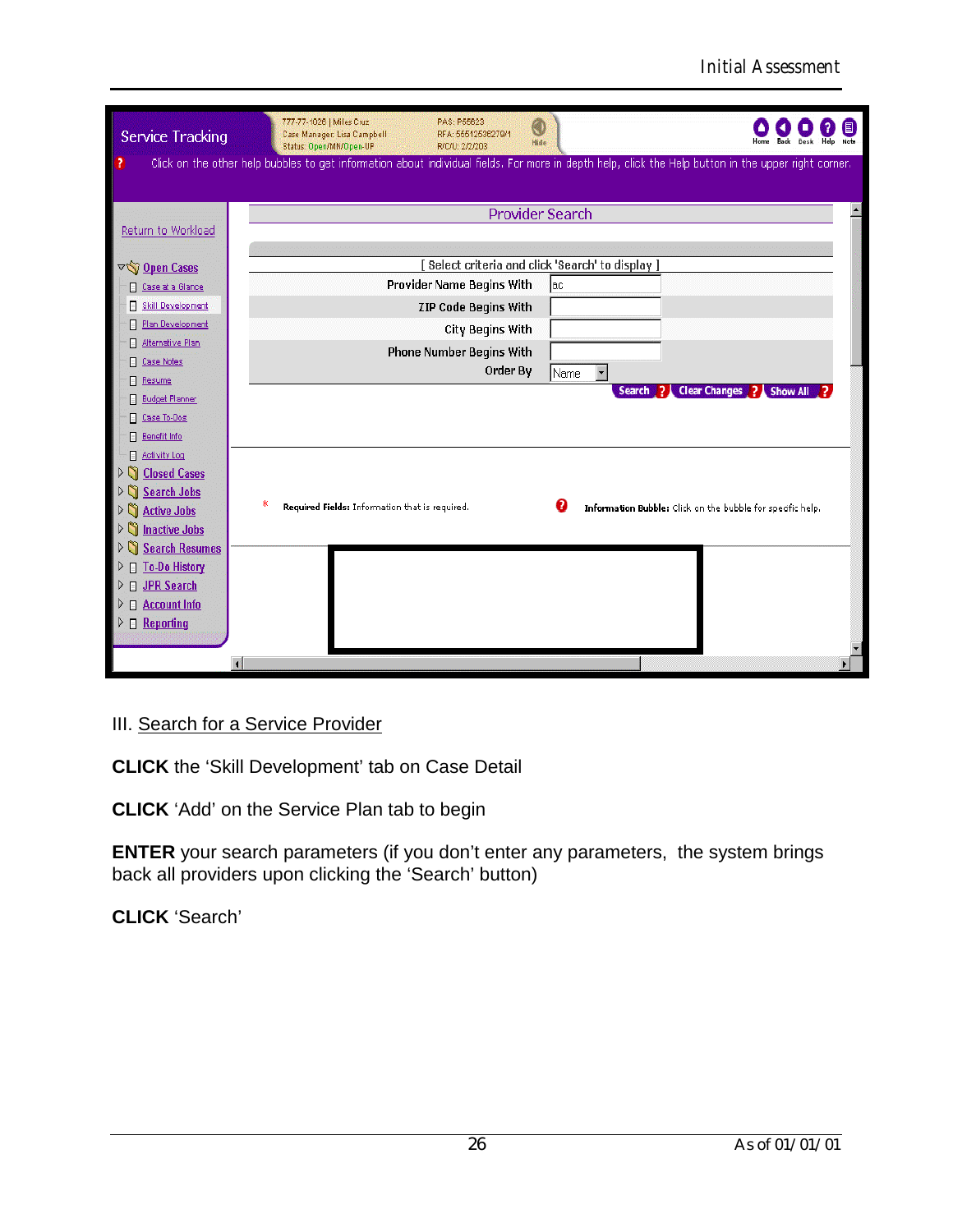| Service Tracking                                                                                                                                                                                                                          | 777-77-1026   Miles Cruz<br>PAS: P55623<br>Case Manager: Lisa Campbell<br>Status: Open/MN/Open-UP<br>R/C/U: 2/2/203                                  | ◉<br>RFA: 55512536279/1<br>Hide         |                              |                                              |  |  |
|-------------------------------------------------------------------------------------------------------------------------------------------------------------------------------------------------------------------------------------------|------------------------------------------------------------------------------------------------------------------------------------------------------|-----------------------------------------|------------------------------|----------------------------------------------|--|--|
| 2                                                                                                                                                                                                                                         | Click on the other help bubbles to get information about individual fields. For more in depth help, click the Help button in the upper right corner. |                                         |                              |                                              |  |  |
| Return to Workload                                                                                                                                                                                                                        | <b>Provider Search Results</b><br>❸<br><b>Sort</b><br>Name <b>v</b><br>Sort by:                                                                      | Click a provider name to view details ] |                              |                                              |  |  |
| $\nabla$ Open Cases<br>Case at a Glance                                                                                                                                                                                                   | Provider<br>Select                                                                                                                                   | City                                    | Zip                          | Records retrieved: 3<br>Phone                |  |  |
| <b>Skill Development</b><br>Π<br>Plan Development<br>Alternative Plan                                                                                                                                                                     | E<br>Ace Hardware<br>Acme Child Daycare Center<br>▣<br>Ε<br><b>Acute Care</b>                                                                        | Bushnell<br>Anywhere<br>Crystal River   | 33513<br>77777-4321<br>32629 | 904-793-7949<br>850-555-7531<br>904-563-1119 |  |  |
| <b>Case Notes</b><br>⊓<br>Resume<br><b>Budget Planner</b>                                                                                                                                                                                 |                                                                                                                                                      | <b>Change Search Criteria</b>           |                              | <b>Add Provider</b>                          |  |  |
| Case To-Dos<br>Benefit Info<br>Π.<br><b>Activity Log</b><br>⊓<br>$\frac{1}{2}$<br><b>Closed Cases</b><br>$\mathcal{V}(\mathbb{Z})$<br><b>Search Jobs</b><br><b>Active Jobs</b><br>$\mathbb{Z} \setminus \mathbb{C}$                       | ж<br>7<br>Required Fields: Information that is required.<br>Information Bubble: Click on the bubble for specific help.                               |                                         |                              |                                              |  |  |
| $\frac{1}{2}$<br><b>Inactive Jobs</b><br>$\mathbb{C} \setminus \mathbb{C}$<br><b>Search Resumes</b><br>$\triangleright$ $\Box$ To-Do History<br>D IPR Search<br>$\triangleright$ $\Box$ Account Info<br>$\triangleright$ $\Box$ Reporting |                                                                                                                                                      |                                         |                              |                                              |  |  |

# IV. Sort Service Provider Results

**SELECT** the sort criteria of choice from the 'Sort by' drop down list

**CLICK** 'Sort' to view the search results by the parameter specified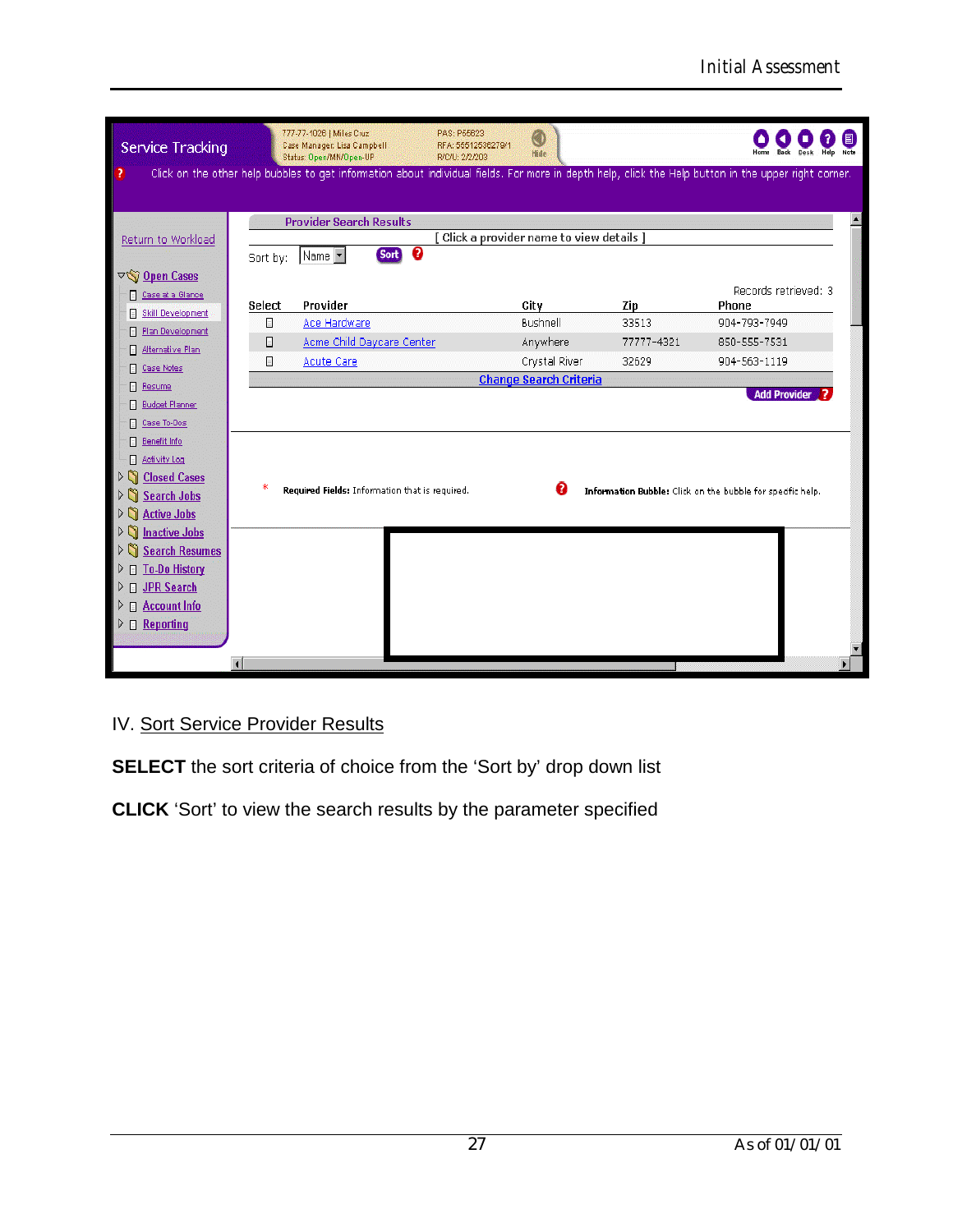| Service Tracking                                  | 777-77-1026   Miles Cruz<br>Case Manager: Lisa Campbell<br>Status: Open/MN/Open-UP                                                                   | PAS: P55623<br>RFA: 55512536279/1<br>R/C/U: 2/2/203 | q<br>Hide                     |                                | <b>Note</b><br>Help<br><b>Back</b><br>Desk |
|---------------------------------------------------|------------------------------------------------------------------------------------------------------------------------------------------------------|-----------------------------------------------------|-------------------------------|--------------------------------|--------------------------------------------|
| ?                                                 | Click on the other help bubbles to get information about individual fields. For more in depth help, click the Help button in the upper right corner. |                                                     |                               |                                |                                            |
|                                                   |                                                                                                                                                      |                                                     |                               |                                |                                            |
| Return to Workload                                | <b>Provider Information</b>                                                                                                                          |                                                     |                               |                                |                                            |
|                                                   | Name:                                                                                                                                                | Acme Child Daycare Center                           |                               |                                |                                            |
|                                                   | Address1:                                                                                                                                            | 311 Main St                                         |                               |                                |                                            |
| $\nabla \left( \nabla \right)$ Open Cases         | Address2:                                                                                                                                            | Ste 113                                             |                               |                                |                                            |
| Case at a Glance<br>Π.                            | City:                                                                                                                                                | Anywhere                                            |                               |                                |                                            |
| Skill Development                                 | State:                                                                                                                                               | FL                                                  |                               |                                |                                            |
| Plan Development                                  | Zip:                                                                                                                                                 | 77777-4321                                          |                               |                                |                                            |
| Alternative Plan                                  | Phone:                                                                                                                                               | 850-555-7531                                        |                               |                                |                                            |
| <b>Case Notes</b>                                 | Web Site:                                                                                                                                            |                                                     |                               |                                |                                            |
| ⊟<br>Resume                                       |                                                                                                                                                      |                                                     |                               |                                |                                            |
| <b>Budget Planner</b>                             | <b>Service Details</b>                                                                                                                               |                                                     |                               |                                |                                            |
|                                                   | <b>Service Type</b>                                                                                                                                  |                                                     | Welfare Transition Child Care | $\overline{\phantom{a}}$       |                                            |
| Case To-Dos<br>Π                                  | <b>Service Recipients</b>                                                                                                                            |                                                     |                               |                                |                                            |
| Benefit Info                                      | In House:                                                                                                                                            |                                                     |                               |                                |                                            |
| П.<br>Activity Log                                | <b>Anticipated Start Date:</b>                                                                                                                       |                                                     | Anticipated End Date:         | <b>Actual Start Date:</b>      |                                            |
| $\mathbb{N}$<br><b>Closed Cases</b>               | 12/01/2000<br>$\overline{\bullet}$ .                                                                                                                 | 12/08/2000                                          | ত-                            | ত-<br>12/01/2000               |                                            |
| <b>Search Jobs</b><br>ÞΠ                          | <b>Total</b>                                                                                                                                         |                                                     |                               |                                |                                            |
| <b>Active Jobs</b><br>Þη                          | Cost                                                                                                                                                 |                                                     | 60.00                         |                                |                                            |
| $\mathcal{V}(\mathbb{Z})$<br><b>Inactive Jobs</b> | <b>Status</b>                                                                                                                                        |                                                     | In Progress •                 |                                |                                            |
| <b>Search Resumes</b>                             |                                                                                                                                                      |                                                     |                               |                                |                                            |
| <b>To-Do History</b><br>DЕ                        | Do you want this displayed                                                                                                                           |                                                     | G yes                         | $C$ no                         |                                            |
|                                                   |                                                                                                                                                      | on the Individual Responsibility Plan?              |                               |                                |                                            |
| D IPR Search                                      |                                                                                                                                                      |                                                     | Save                          | Clear Changes ? Cancel ?<br>P. |                                            |
| <b>Account Info</b><br>$\Box$<br>▷                |                                                                                                                                                      |                                                     |                               |                                |                                            |
| $D \Box$ Reporting                                |                                                                                                                                                      |                                                     |                               |                                |                                            |
|                                                   |                                                                                                                                                      |                                                     |                               |                                |                                            |
|                                                   |                                                                                                                                                      |                                                     |                               |                                |                                            |

### V. Add a Supportive Service

**CLICK** the notepad image to add a service detail record for the selected provider.

**SELECT** the service type from the drop down list

**ENTER** the anticipated start date and the anticipated end date (the actual start date will need to be entered once the customer actually begins the service)

**ENTER** the total cost of the service

**SELECT** the status of the service

#### **CLICK** 'Save'

**NOTE:** To view the service provider detail information prior to creating a service detail, simply click the hyperlink for the appropriate provider. If this is the correct provider click 'Add Provider' and the provider information and service detail page is displayed.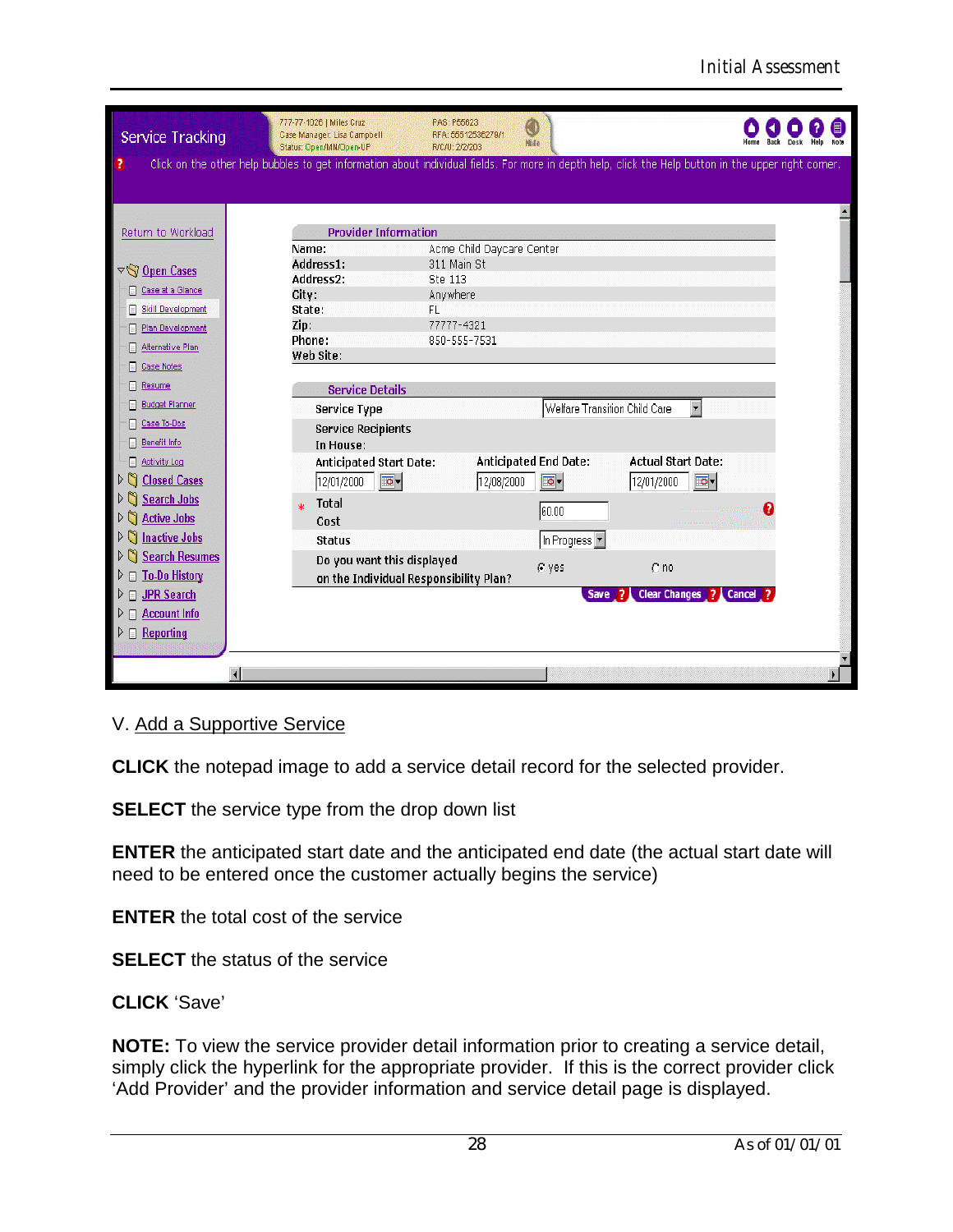| Service Tracking                               | 777-77-1026   Miles Cruz<br>Case Manager: Lisa Campbell<br>Status: Open/MN/Open-UP                                                                   | PAS: P55623<br>RFA: 55512536279/1<br>R/C/U: 2/2/203 | ◉<br>Hide                        |                           |                        |  |
|------------------------------------------------|------------------------------------------------------------------------------------------------------------------------------------------------------|-----------------------------------------------------|----------------------------------|---------------------------|------------------------|--|
| 2                                              | Click on the other help bubbles to get information about individual fields. For more in depth help, click the Help button in the upper right corner. |                                                     |                                  |                           |                        |  |
|                                                |                                                                                                                                                      |                                                     |                                  |                           |                        |  |
| Return to Workload                             | <b>Provider Information</b>                                                                                                                          |                                                     |                                  |                           |                        |  |
|                                                | Name:                                                                                                                                                | Acme Child Daycare Center                           |                                  |                           |                        |  |
| $\nabla \bigotimes$ Open Cases                 | Address1:                                                                                                                                            | 311 Main St                                         |                                  |                           |                        |  |
| Case at a Glance                               | Address2:                                                                                                                                            | Ste 113                                             |                                  |                           |                        |  |
|                                                | City:                                                                                                                                                | Anywhere                                            |                                  |                           |                        |  |
| Skill Development                              | State:                                                                                                                                               | FL.                                                 |                                  |                           |                        |  |
| Plan Development                               | Zip:<br>Phone:                                                                                                                                       | 77777-4321<br>850-555-7531                          |                                  |                           |                        |  |
| Alternative Plan                               | Web Site:                                                                                                                                            | www.acmechildcare.com                               |                                  |                           |                        |  |
| <b>Case Notes</b>                              |                                                                                                                                                      |                                                     |                                  |                           |                        |  |
| Resume                                         | <b>Service Details</b>                                                                                                                               |                                                     |                                  |                           |                        |  |
| <b>Budget Planner</b>                          |                                                                                                                                                      |                                                     |                                  |                           |                        |  |
| Case To-Dos                                    | <b>Service Type</b>                                                                                                                                  |                                                     | Welfare Transition Child Care    |                           | $\blacktriangledown$   |  |
|                                                | Anticipated Start Date:                                                                                                                              |                                                     | Anticipated End Date:            | <b>Actual Start Date:</b> |                        |  |
| Benefit Info                                   | 12/01/2000<br>$\boxed{\circ}$                                                                                                                        |                                                     | ত-<br>12/08/2000                 | 12/01/2000                | $\overline{\circ}$     |  |
| Activity Log                                   | <b>Total</b><br>ж                                                                                                                                    |                                                     |                                  |                           |                        |  |
| Closed Cases<br>$\triangleright$               | Cost                                                                                                                                                 |                                                     | 50.00                            |                           |                        |  |
| Search Jobs<br>$\triangleright$                |                                                                                                                                                      |                                                     |                                  |                           |                        |  |
| Active Jobs<br>$\triangleright$                | <b>Status</b>                                                                                                                                        |                                                     | Complete<br>$\blacktriangledown$ |                           |                        |  |
| <b>Inactive Jobs</b><br>n<br>D                 | Do you want this displayed                                                                                                                           |                                                     | G yes                            | $C$ no                    |                        |  |
|                                                |                                                                                                                                                      | on the Individual Responsibility Plan?              |                                  |                           |                        |  |
| <b>Search Resumes</b><br>n<br>$\triangleright$ |                                                                                                                                                      |                                                     |                                  |                           |                        |  |
| □ To-Do History<br>$\triangleright$            | <b>Service Outcome</b>                                                                                                                               |                                                     |                                  |                           |                        |  |
| □ JPR Search<br>$\triangleright$               | <b>Reason for Service Outcome</b>                                                                                                                    |                                                     | Completed                        | $\blacksquare$            |                        |  |
| Account Info<br>D                              |                                                                                                                                                      |                                                     | Completed                        |                           |                        |  |
| $\triangleright$ $\Box$ Reporting              |                                                                                                                                                      |                                                     |                                  |                           |                        |  |
|                                                |                                                                                                                                                      | <b>Detailed Reason for Service Outcome</b>          |                                  |                           |                        |  |
|                                                |                                                                                                                                                      |                                                     |                                  |                           |                        |  |
|                                                |                                                                                                                                                      |                                                     |                                  |                           |                        |  |
|                                                |                                                                                                                                                      |                                                     |                                  |                           |                        |  |
|                                                | <b>Actual End Date:</b>                                                                                                                              |                                                     | 12/07/2000                       | ত-                        |                        |  |
|                                                |                                                                                                                                                      |                                                     |                                  | Save ?                    | Clear Changes ? Cancel |  |
|                                                |                                                                                                                                                      |                                                     |                                  |                           |                        |  |
|                                                |                                                                                                                                                      |                                                     |                                  |                           |                        |  |
|                                                |                                                                                                                                                      |                                                     |                                  |                           |                        |  |
|                                                |                                                                                                                                                      |                                                     |                                  |                           |                        |  |

### **Entering Service Outcomes**

The Service Outcome function provides the ability to capture information such as:

- •Reason for service completion
- •Detailed reason for service completion
- •Actual end date of the service

This function is part of the Service Detail page, and can be accessed by clicking on the hyperlink for an existing service from the Case Detail page.

#### **Associated Procedures:**

#### I. Record an Outcome for an existing service

**CLICK** the 'Skill Development' tab on Case Detail

**CLICK** the hyperlink for the specific service from the Service Plan on Case Detail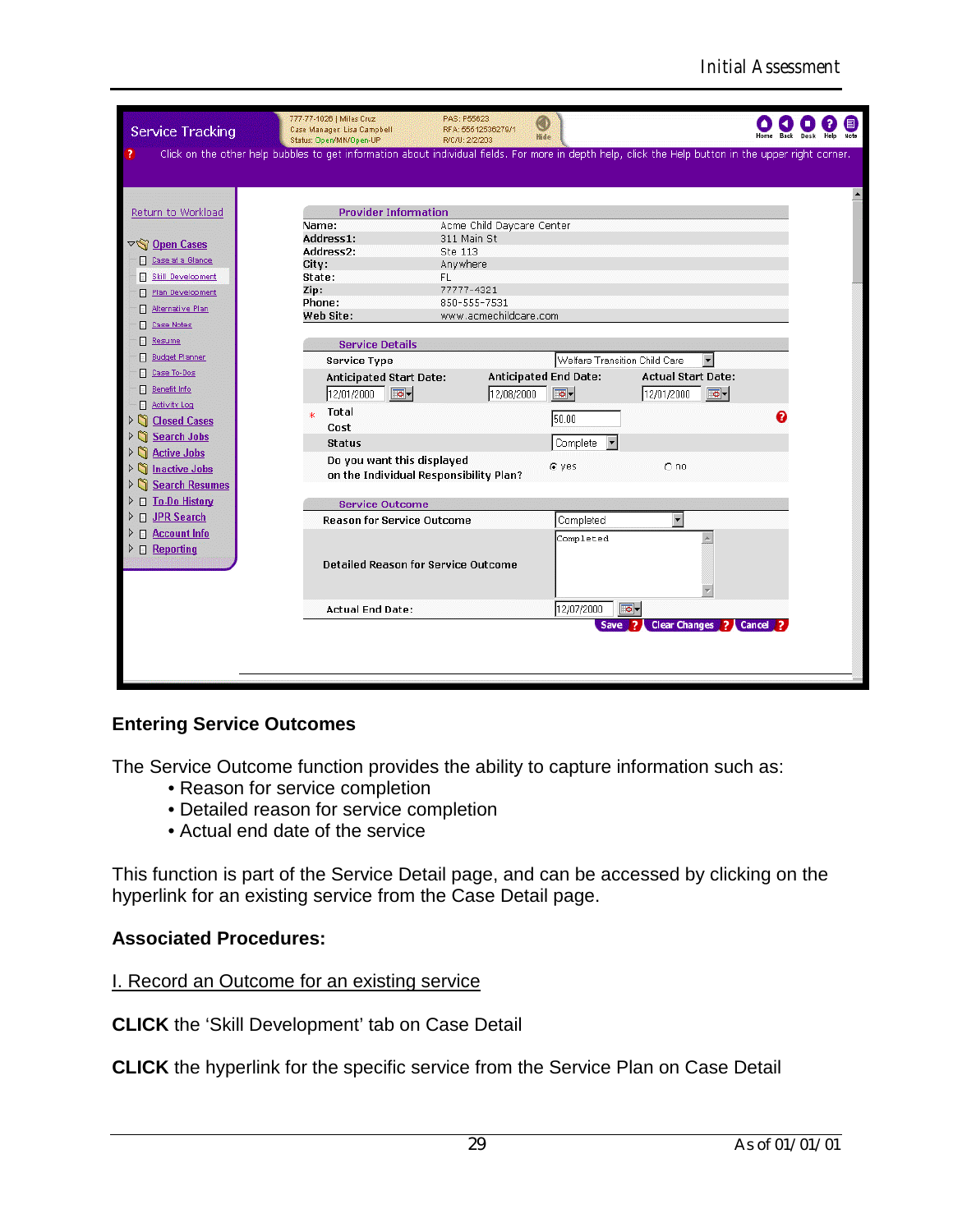**ENTER** the actual start date (if it has not already been entered)

**SELECT** a status of 'Complete' to show that the service has ended

**SELECT** the reason for the service ending from the 'Reason for Service Outcome' drop down list

**ENTER** a description of the reason for the service outcome (this is required if you selected 'Other' from the 'Reason for Service Outcome' drop down list)

**ENTER** the actual end date

**CLICK** 'Save'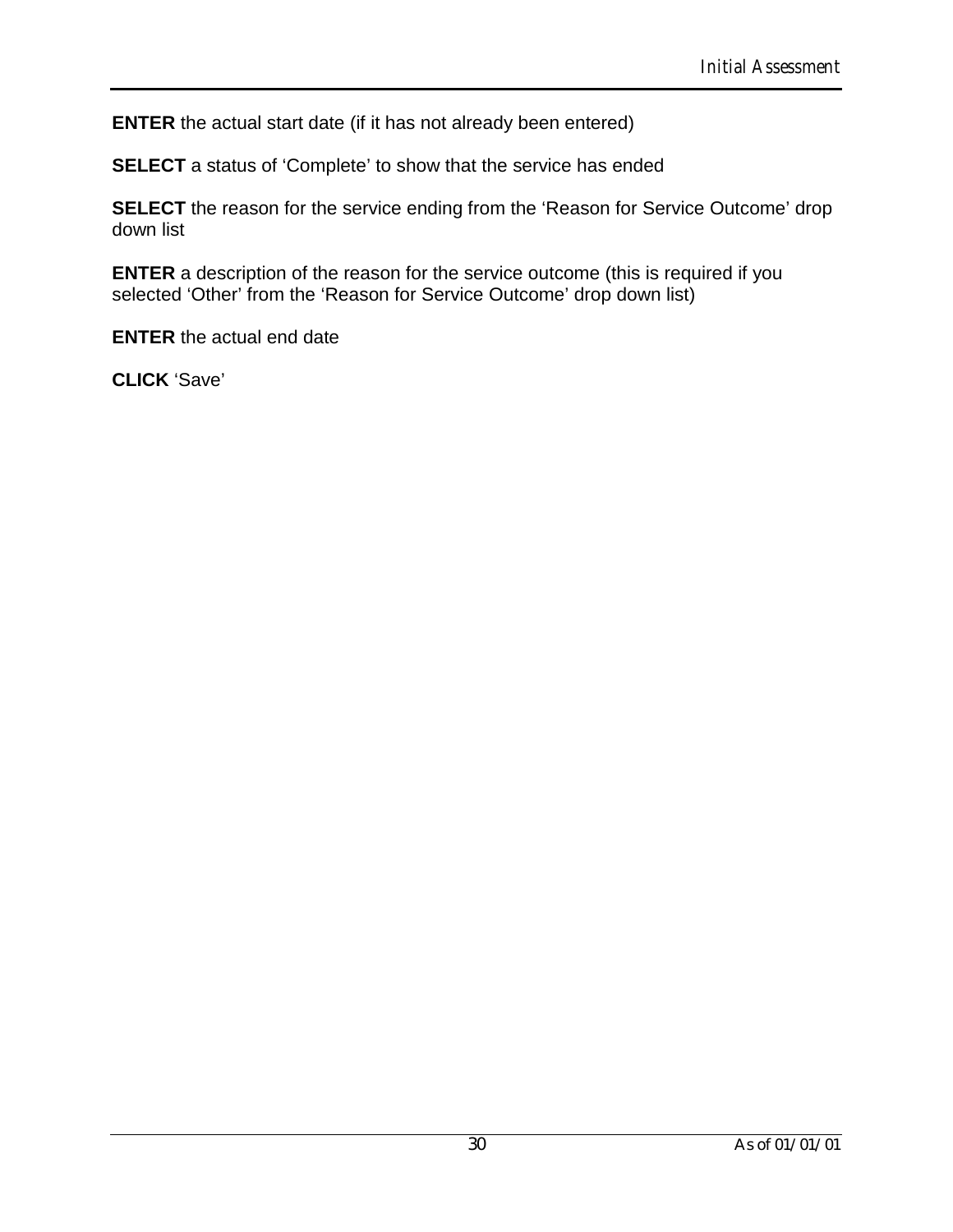

MyFlorida<br>Jobs

# Activity: Using OSST for Initial Assessment Tasks

# **Scenarios:**

- **Adding Education Details**
- **Adding Goals and Interests**
- **Adding Needs and Barriers**
- **Adding Steps to Self Sufficiency**
- **Adding Assessment Detail**
- **Adding/Editing Assessment Outcomes**
- **Adding a Supportive Service**

Now it's your turn to practice using the system! Here are your scenarios:

- Adding Education details
- Adding Goals and Interests
- Adding Needs and Barriers
- Adding Steps to Self Sufficiency
- Adding Assessment Detail
- Adding/Editing Assessment Outcomes
- Adding a Supportive Service (includes searching for a provider)